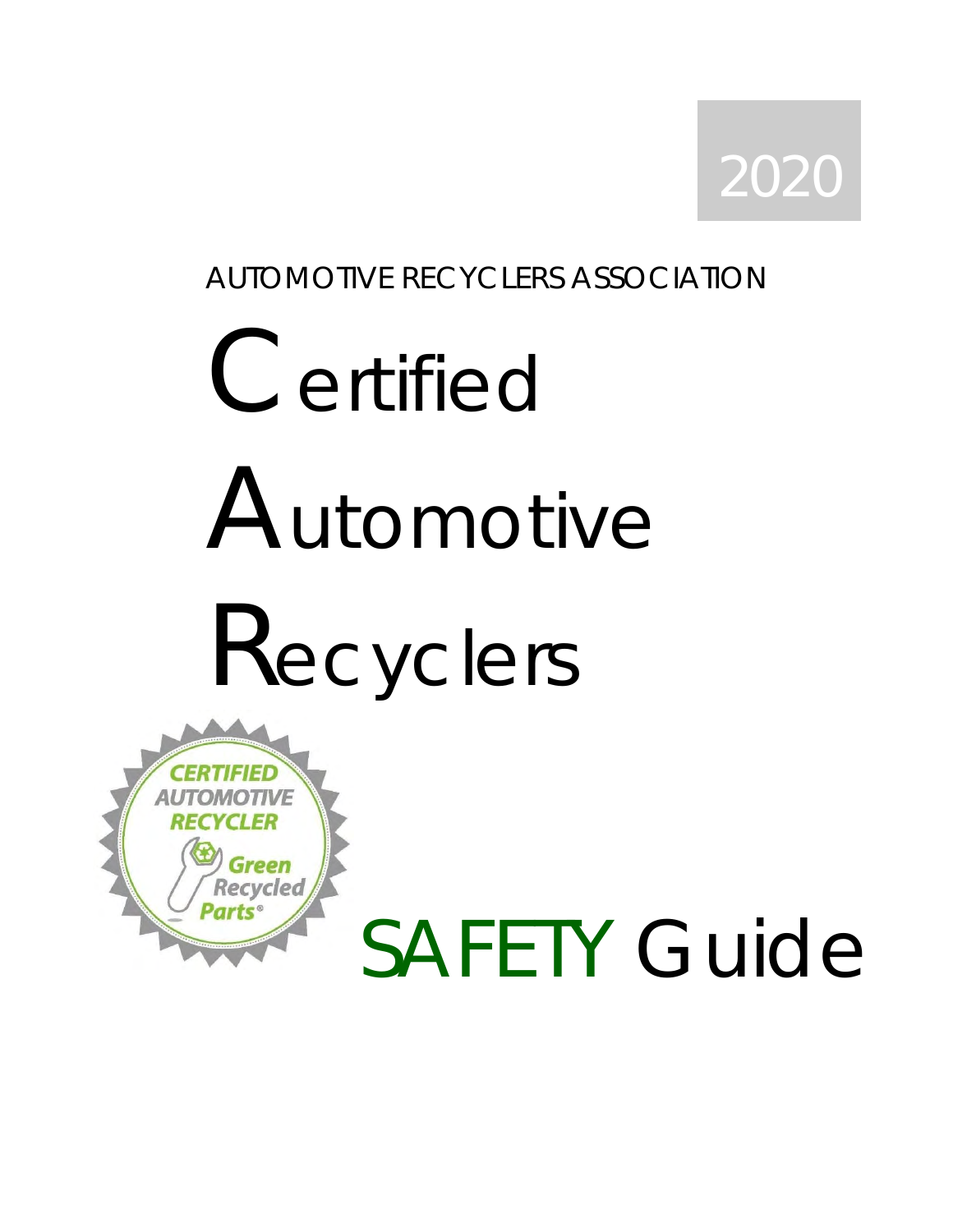A U TO MOTIVE RECYCLERS ASSOCIATION Certified Automotive Recyclers Guide



Automotive Recyclers Association 9113 Church Street Manassas, VA 20110 USA Phone 571.208.0428 • Fax 571.208.0430 [www.a-r-a.org](http://www.a-r-a.org/)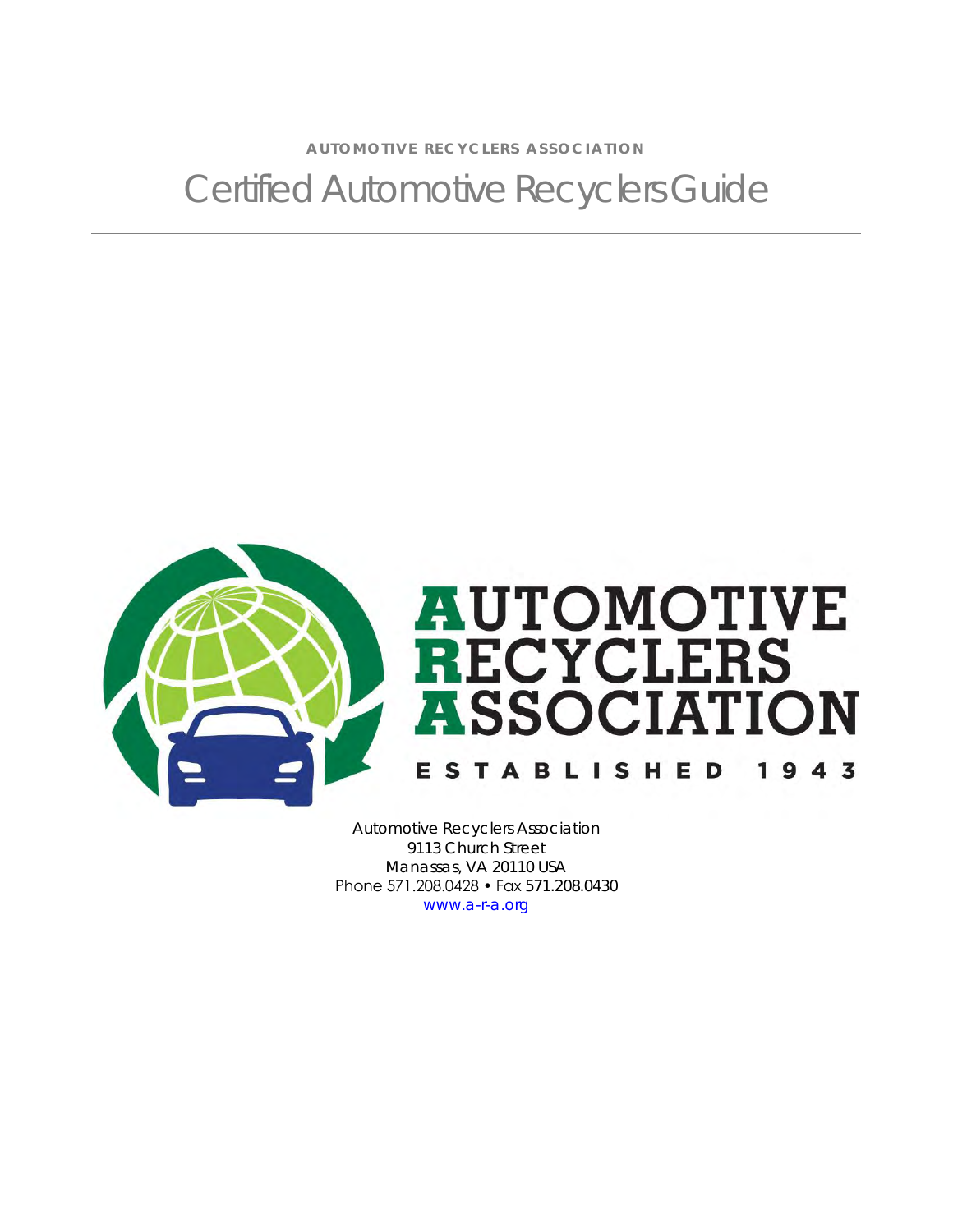## Table of Contents

## Safety Standards

| HazMat Shipping (Airbags, Pretensioners, Lithium Battery)  18 |  |
|---------------------------------------------------------------|--|
|                                                               |  |
|                                                               |  |
|                                                               |  |

Material presented in this manual is intended for informational purposes to assist automotive recyclers in meeting the Certified Automotive Recycler (CAR) safety requirements. Each automotive recycling facility participating in the CAR program is responsible for complying with applicable local, state, and federal regulations. Meeting the CAR standards does not guarantee compliance with all regulations that apply to the facility, nor does it provide protection against citizen or third party legal actions. These materials should not be construed to be legal or professional advice.

© Copyright 2020

Automotive Recyclers Association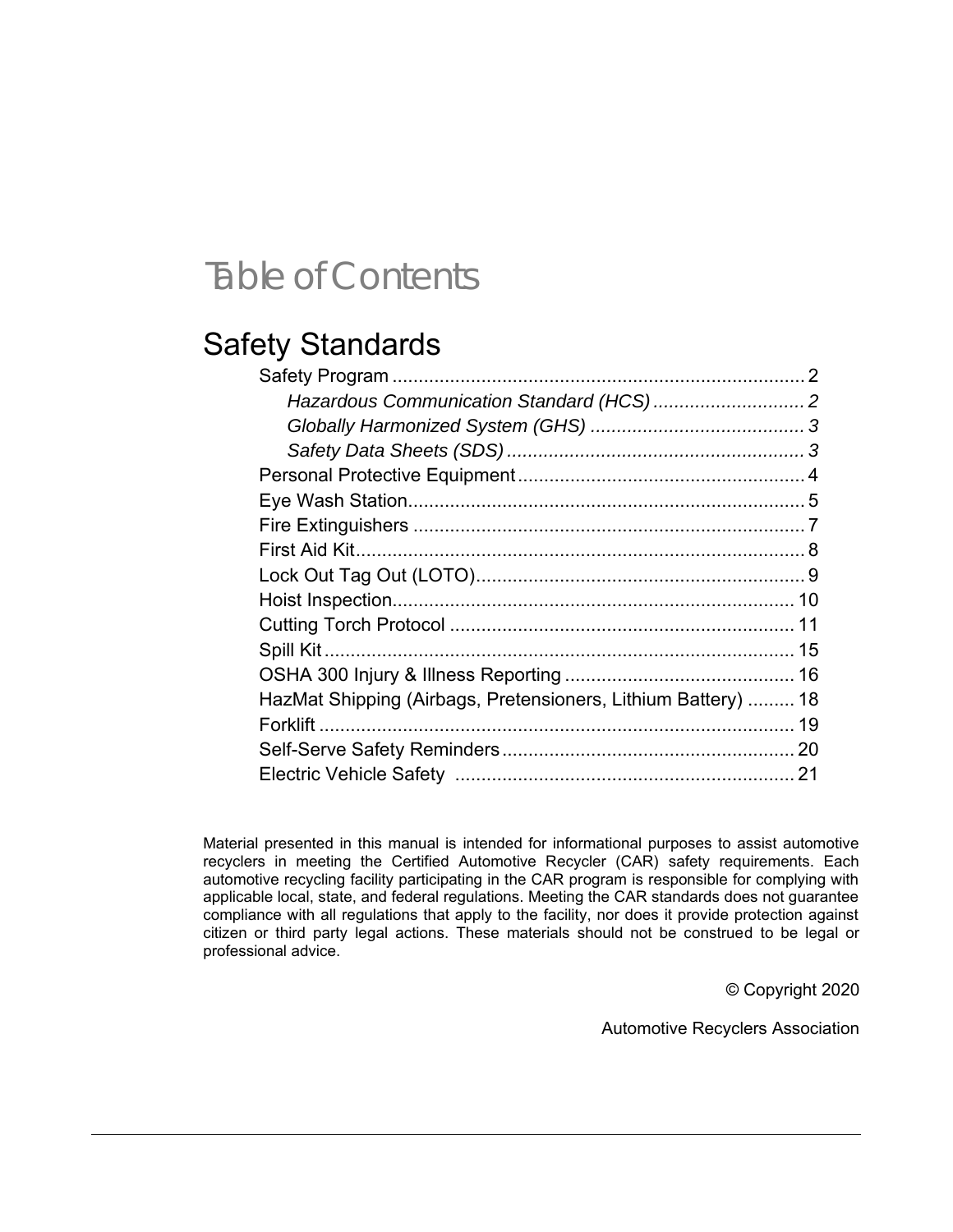## Safety Program

## Safety Standard & Regulatory Standard

A safety program in which a particular individual is in charge of regularly scheduled safety meetings and safety inspections. Name of safety supervisor must be listed on the application.



- 1) Prepare/maintain a written Hazard Communication Plan
- 2) Compile/maintain the SDS sheets for all chemical products on-site
- 3) Label all chemical containers with GHS style labels
- 4) Conduct periodic Safety Meetings corresponding to the CAR standards and other important topics. Log training events and maintain records on-site.
- 5) Designate a Safety Supervisor

### Become Familiar with the Rule

The Hazard Communication Standard (HCS) is based on a simple concept - **that** *employees have both a need and a right to know the hazards and identities of the chemicals they are exposed to when working.* They also need to know what protective measures are available to prevent adverse effects from occurring. The HCS (29 CFR 1910.1200) is designed to provide employees with the information they need. Under the provisions of the Hazard Communication Standard, employers are responsible for informing employees of the hazards and the identities of workplace chemicals to which they are exposed.

#### Identify Responsible Staff

Simply stated this is the Safety Supervisor. Hazard communication is an ongoing program in the facility. In order to have a successful program, it is necessary to assign responsibility for both the initial and ongoing activities to comply with the rule.

#### Preparing and Implementing a Hazard Communication Program

All workplaces where employees are exposed to hazardous chemicals must have a written plan that describes how the standard will be implemented in that facility. The plan does not have to be lengthy or complicated. It is intended to be a blueprint for implementation of your safety program--an assurance that all aspects of the requirements have been addressed.



[ARA University course available for this topic.](http://www.arauniversity.org/) *[http://www.arauniversity.org](http://www.arauniversity.org/)*

Verify Document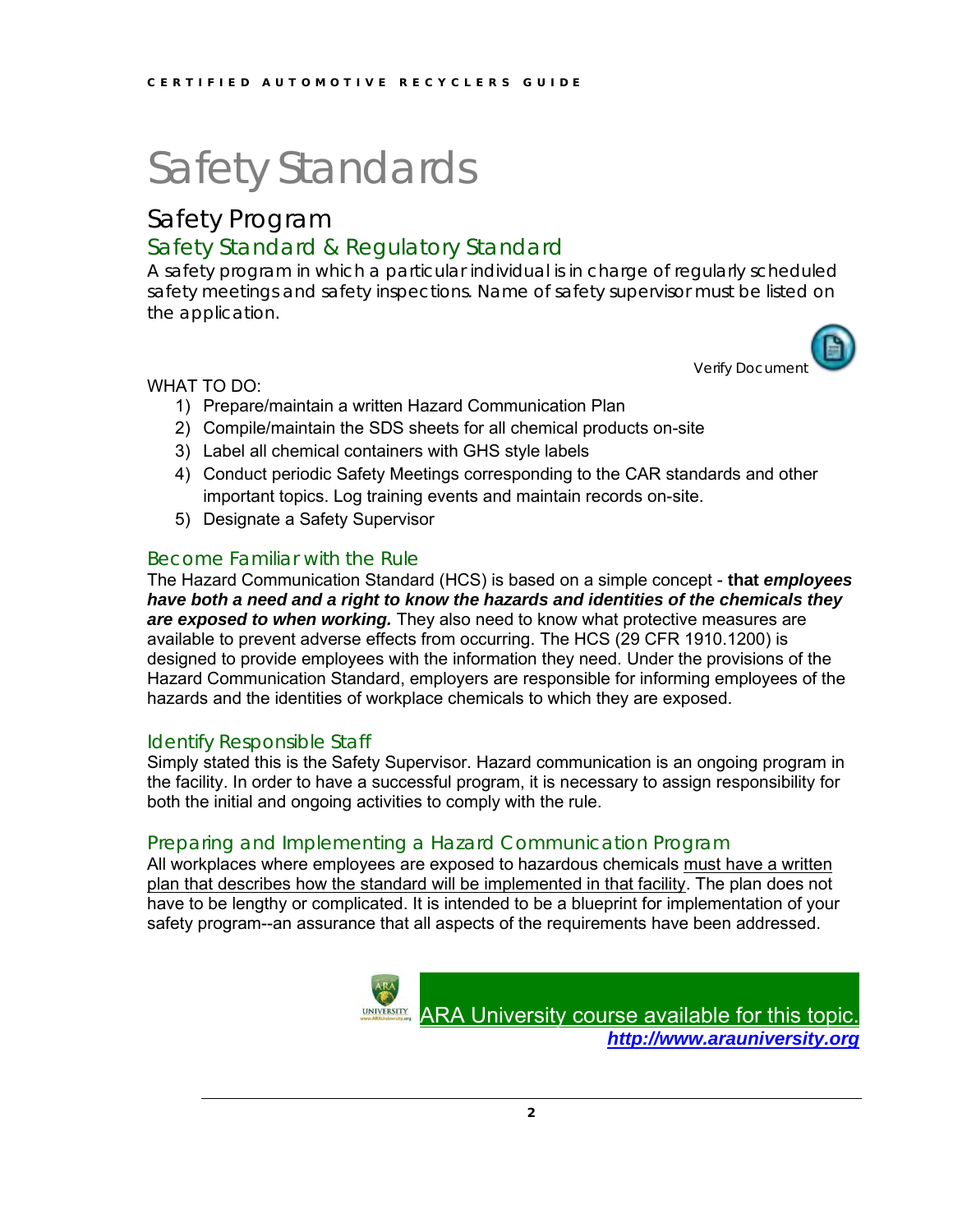### Identify Hazardous Chemicals in the Workplace

The Hazardous Communication Standard requires a list of hazardous chemicals in the workplace as part of the written hazard communication program. The list will serve as an inventory of everything for which a **Safety Data Sheet or SDS** must be maintained.

The best way to prepare a comprehensive list is to survey the workplace. Purchasing records may also help. Employers should establish purchasing procedures that result in SDSs are received before a material is used in the workplace.

Employees should be trained on any new chemical introduced in to the workplace!

Check your files against the inventory you have just compiled to ensure that an SDS exists for each potentially hazardous chemical. If any are missing, contact your supplier and request one or locate one on the internet.

### OSHA Aligns with United Nations for Globally Harmonized System

U.S. OSHA has agreed to the United Nation's standard for Globally Harmonized System (GHS) of Classification and Labeling of Chemicals. This simply means that the safety data sheet (SDS) for chemicals will look the same in all nations across the globe. The existing rule called the **Hazard Communication Standard (HCS)** was updated to accommodate the global standardization.

By December 1, 2013, (or as soon as you become aware of the training requirement) employers that have chemicals in the workplace must train employees on the updated Hazard Communication Standard. ARA University has a training module available.



The Hazard Communication Standard or HCS has labeling requirements that display the *Globally Harmonized System or GHS of Classification and Labeling of Chemicals*  identification of chemicals, signal words, pictograms and precautionary statements. The type of label required in the workplace is called a secondary label (not for transport).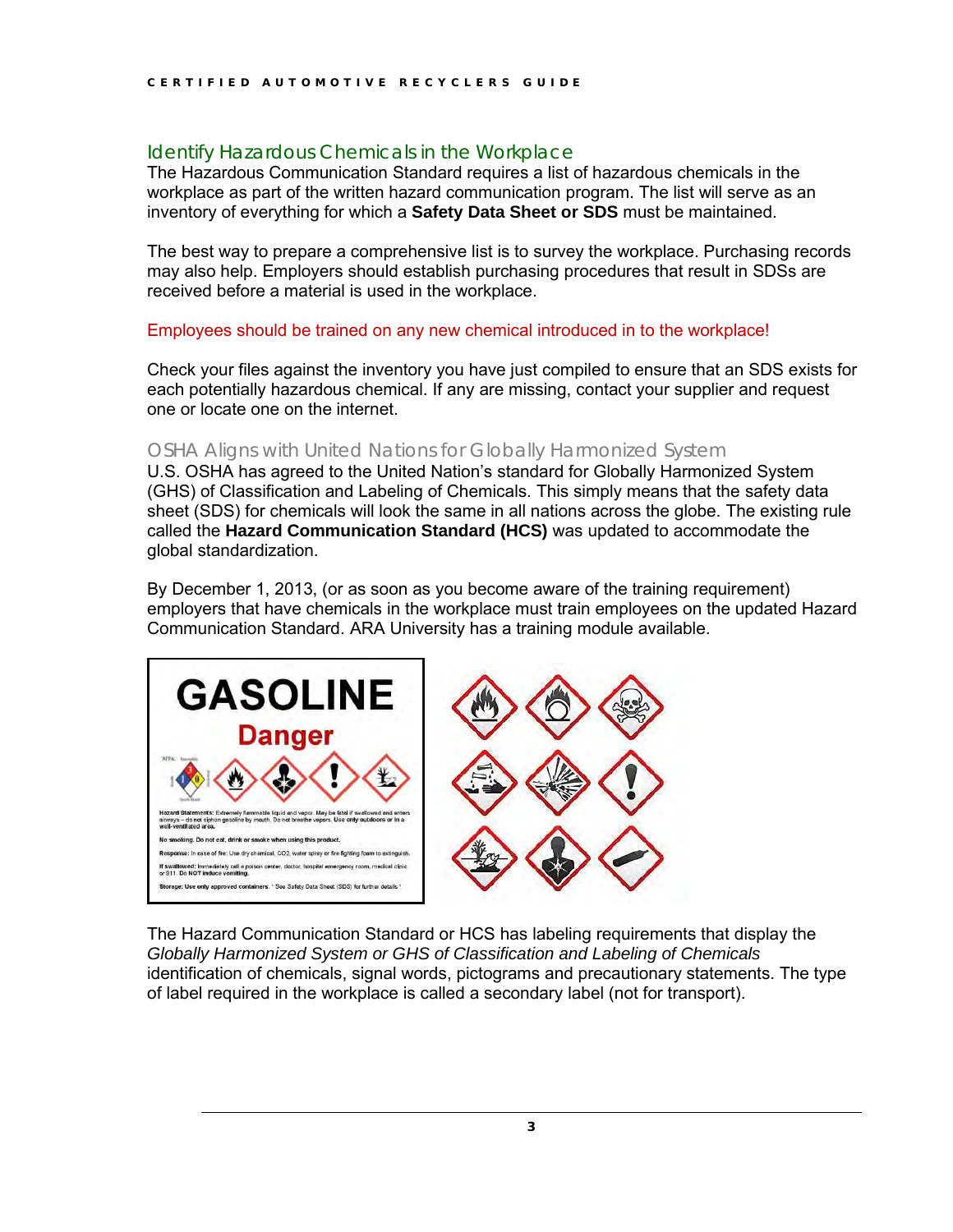## Personal Protective Equipment

### Safety Standard

Utilization of Basic Personal Protective Equipment Including Gloves, Hard Hats, Safety Shoes, Safety Clothing, Safety Shields, and Goggles, When Required



Photo submission required

Personal Protective Equipment (PPE) is specialized clothing or equipment worn by employees for protection against health and safety hazards. Personal protective equipment (PPE) can help complement other measures taken by employers and employees to minimize hazards and unsafe conditions. OSHA revisions require the employer to complete a written hazard evaluation of the workplace to determine employee hazards and the PPE necessary to protect them.

#### **WHAT TO DO:**

- 1) Determine appropriate PPE for the facility.
- 2) Train each employee required to use PPE.
- 3) Make PPE available to employees or require that employees provide their own fitted/Rx PPE. Employers must provide general use PPE.

## Complete Written Hazard Evaluation

Automotive salvage operations conduct activities that require employees to don personal protection equipment (PPE). Check all that apply and retain a copy.

#### **Dismantle operation:**

- $\Box$  Hoist or lift is used.
	- Requires hard hat, safety goggles and foot protection.
- □ Fluid evacuation of fuel, oils, antifreeze and wiper fluid is conducted.
	- Requires safety goggles.
- $\Box$  Solvent parts washer is used.
	- Requires safety goggles and chemical resistant gloves.

#### **Parts handling including removal, shipping and transporting:**

- $\Box$  Bolt cutters, saws and other tools are used.
	- Requires safety goggles and foot protection.
- $\Box$  Cutting torch is used.
- Requires foot protection, safety goggles/shield and heat/flame resistant gloves. **Crusher activity:**
- □ Vehicles are crushed and/or loaded for transport.
	- Requires foot protection.

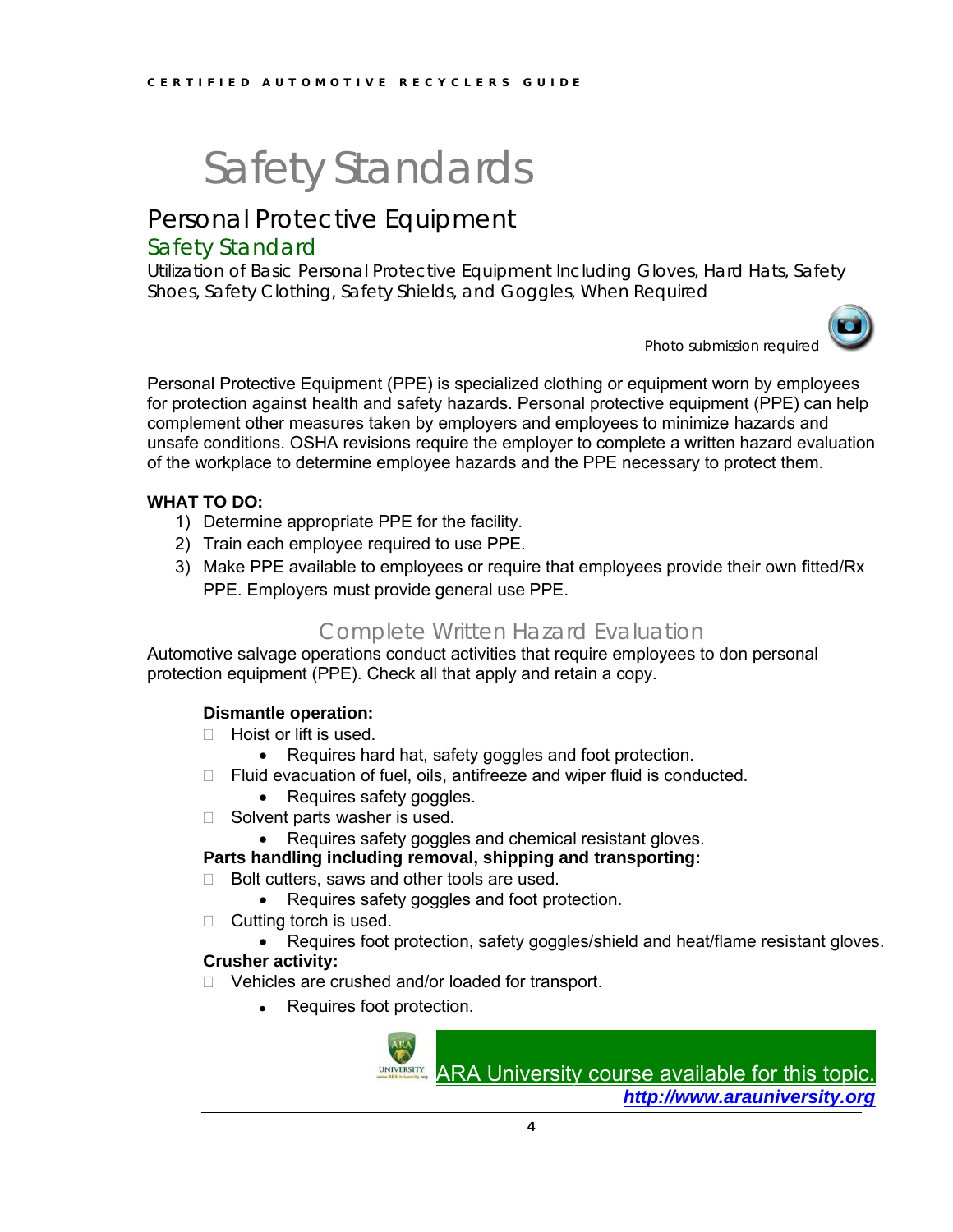Eye Wash Station

### Safety Standard

OSHA Approved 15-Minute Eye Wash Station(s) Readily Accessible Near Corrosive Materials.

Photo submission required

Workers' eyes may be damaged very quickly by exposure to contaminants in battery storage or vehicle processing areas. The first fifteen seconds after an eye injury is critical. The American National Standards Institute (ANSI) suggests that eye wash stations be located within 100 feet, or a 10 second walk, of critical work areas.

WHAT TO DO:

- 1) Install/maintain an OSHA approved 15-minute eye wash station(s) where corrosive materials are used.
- 2) Provide annual training to employees on the location and use of an eyewash station. Complete an Emergency Eye Wash Protection Plan and retain a copy in safety records.Conduct and log inspections. All eyewashes should have annual inspections to ensure they are operating properly. Plumbed eyewash stations need clean bowls, dust covers for the nozzles, and good water pressure *to be checked weekly*.

## Emergency Eye Wash Protection Plan

Facility Name:

Facility Address: Safety Supervisor (signature): Plan revision date:

Emergency Eye Wash Stations(s) are located in the facility in the dismantle area where exposure to potentially hazardous substances may occur. *List Locations:*

 $\_$  , and the contribution of the contribution of  $\mathcal{L}_\mathcal{A}$  , and the contribution of  $\mathcal{L}_\mathcal{A}$  $\mathcal{L}_\text{max} = \mathcal{L}_\text{max} = \mathcal{L}_\text{max} = \mathcal{L}_\text{max} = \mathcal{L}_\text{max} = \mathcal{L}_\text{max} = \mathcal{L}_\text{max} = \mathcal{L}_\text{max} = \mathcal{L}_\text{max} = \mathcal{L}_\text{max} = \mathcal{L}_\text{max} = \mathcal{L}_\text{max} = \mathcal{L}_\text{max} = \mathcal{L}_\text{max} = \mathcal{L}_\text{max} = \mathcal{L}_\text{max} = \mathcal{L}_\text{max} = \mathcal{L}_\text{max} = \mathcal{$ 

Emergency Eye wash Stations are:

- □ Hard plumbed
- $\Box$  Stand-alone stations with eyewash solution tank or bottles

Emergency Eye wash Stations are inspected annually to ensure the station is in proper working order. Plumbed eyewash stations are flushed & checked weekly to ensure that they are clean and working correctly.

Date of annual inspection: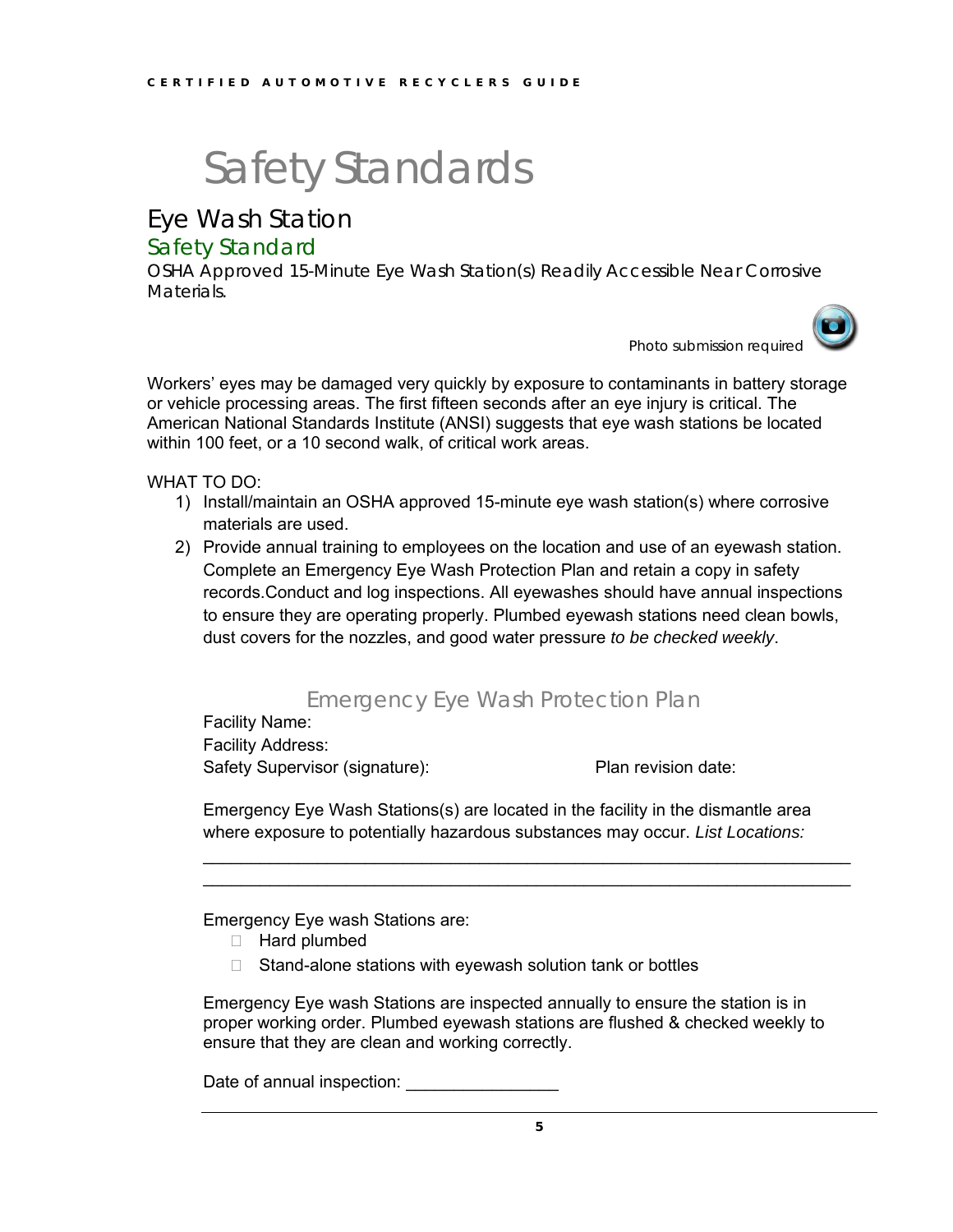All eyewash stations should be protected from freezing and provide room temperature to lukewarm flushing fluids. Activating handles should start the flow of fluids immediately. Fluids should flow for at least 15 minutes, or, in the case of eyewash bottles, long enough to reach a plumbed eyewash station.

#### Choose the correct type of Eyewash Station for your facility.

Eyewash Stations come in different shapes and sizes. Each type of eyewash station has its own unique advantages. In purchasing an eyewash station, an employer has to consider the maintenance required for each particular style. It is imperative to follow maintenance schedules with eyewash stations.



There are various styles and types to choose from along with different flushing fluids that are used for each type.

- Plumbed eyewash stations use regular tap water from the pipes that are connected to municipal waterlines. They must be flushed on an ANSI mandated weekly schedule in order to flush away any buildup of bacteria that forms from stagnant water.
- There are tank style self contained eyewash stations that use regular tap water with a preservative added to the tap water in the mixing process. The solution expires within a six month period and must be cleaned and refilled.
- The newest tank style self contained eyewash station comes with sealed cartridges that do not require the use of tap water. The benefit of this type of unit is that the flushing fluid is a sterile solution which offers added protection from contaminants that can be found in tap water. Their shelf life can be as long as 24 months. They have the added feature of being a portable eyewash station that can be conveniently moved from one place to another.

**All eyewashes should have annual inspections to ensure they are operating properly.** Plumbed eyewash stations need clean bowls, dust covers for the nozzles, and good water pressure. Check eyewash bottles and tanks for expired solutions according to the manufacturer's instructions.

On a weekly basis, check plumbed eyewash stations to ensure that they are clean and working correctly. Use inspection check sheets for annual, periodic, and weekly inspections and keep copies of these records.



[ARA University course available for this topic.](http://www.arauniversity.org/) *[http://www.arauniversity.org](http://www.arauniversity.org/)*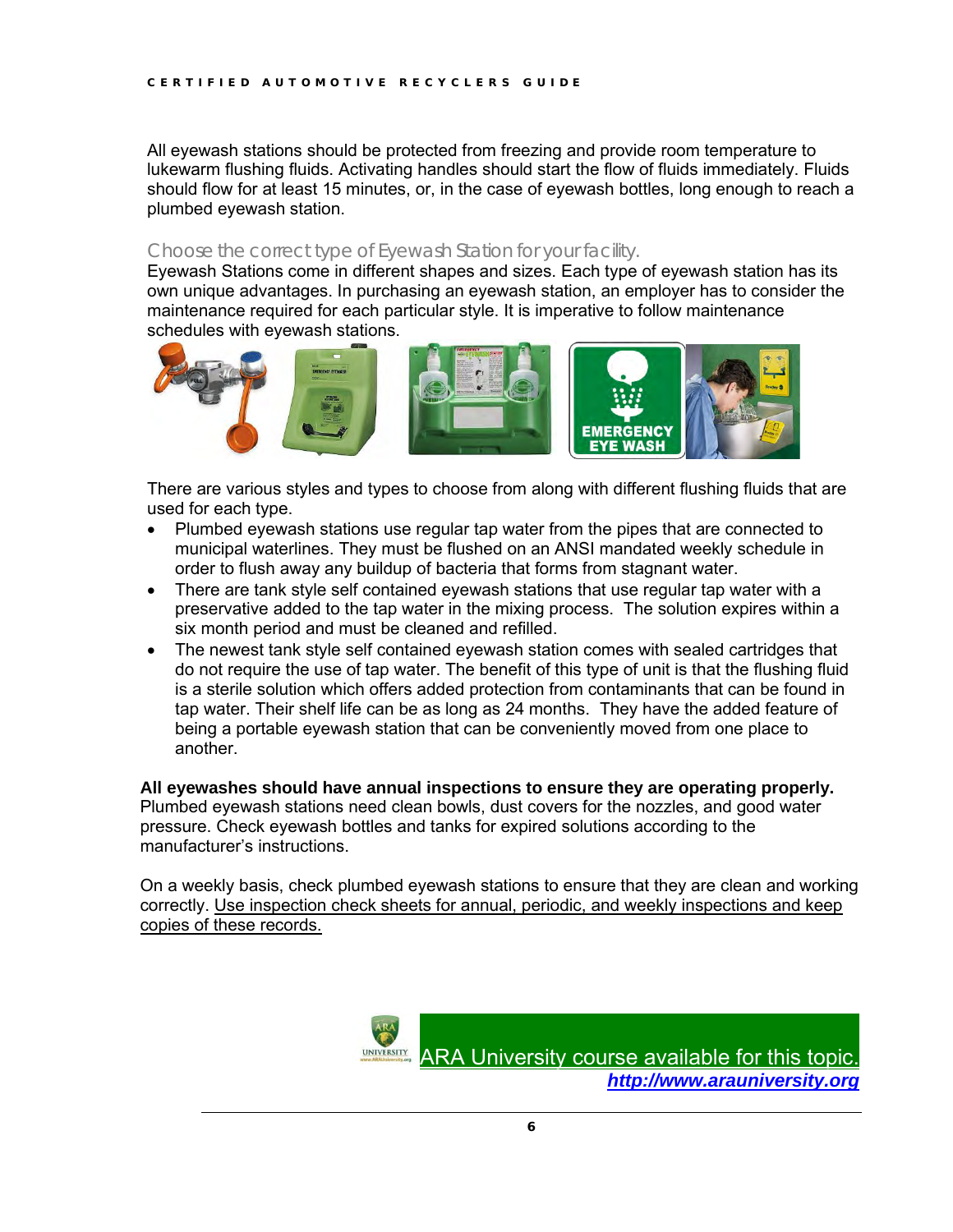Fire Extinguisher

### Safety Standard

Readily Available, Appropriately Typed, and Fully Charged Fire Extinguishers



Photo submission required

Fires may be caused by welding or torching, fuel or fume explosions, electrical problems, or ignition of combustibles. Take preventive measures, learn how to recognize and respond to different types of fires, and properly handle and store chemicals and flammable liquids.

WHAT TO DO:

- 1) Mount portable fire extinguishers in designated areas so that they are readily and easily identified and accessible.
- 2) Select appropriate type of extinguisher for potential class of fire.
- 3) Maintain fire extinguishers in a fully charged and operable condition.
- 4) Document inspections and annual maintenance on a tag affixed to each extinguisher.
- 5) Arrange for hydrostatic testing by trained persons at specified intervals by state.
- 6) Train employees on fire prevention and emergency response.

OSHA rule 29 CFR 1910.157 states that an employer shall provide approved portable fire extinguishers and shall mount, locate and identify them so that they are readily accessible to employees without subjecting the employees to possible injury.

Fire extinguishers must be maintained in a fully charged and operable condition and kept in their designated places at all times except during use. Fire extinguishers for employee use should be selected based on the class of anticipated fires and the size of hazard which would affect their use. **A multi-purpose ABC rated fire extinguisher is appropriate for an auto salvage operation.**



### Inspection Requirements

- $\checkmark$  **Inspect Monthly** Portable fire extinguishers shall be visually inspected monthly.
- $\checkmark$  Conduct Annual Maintenance Fire extinguishers are subjected to an annual maintenance check. Record the annual maintenance date and retain this record for one year after the last entry. Hire a professional.



[ARA University course available for this topic.](http://www.arauniversity.org/) *[http://www.arauniversity.org](http://www.arauniversity.org/)*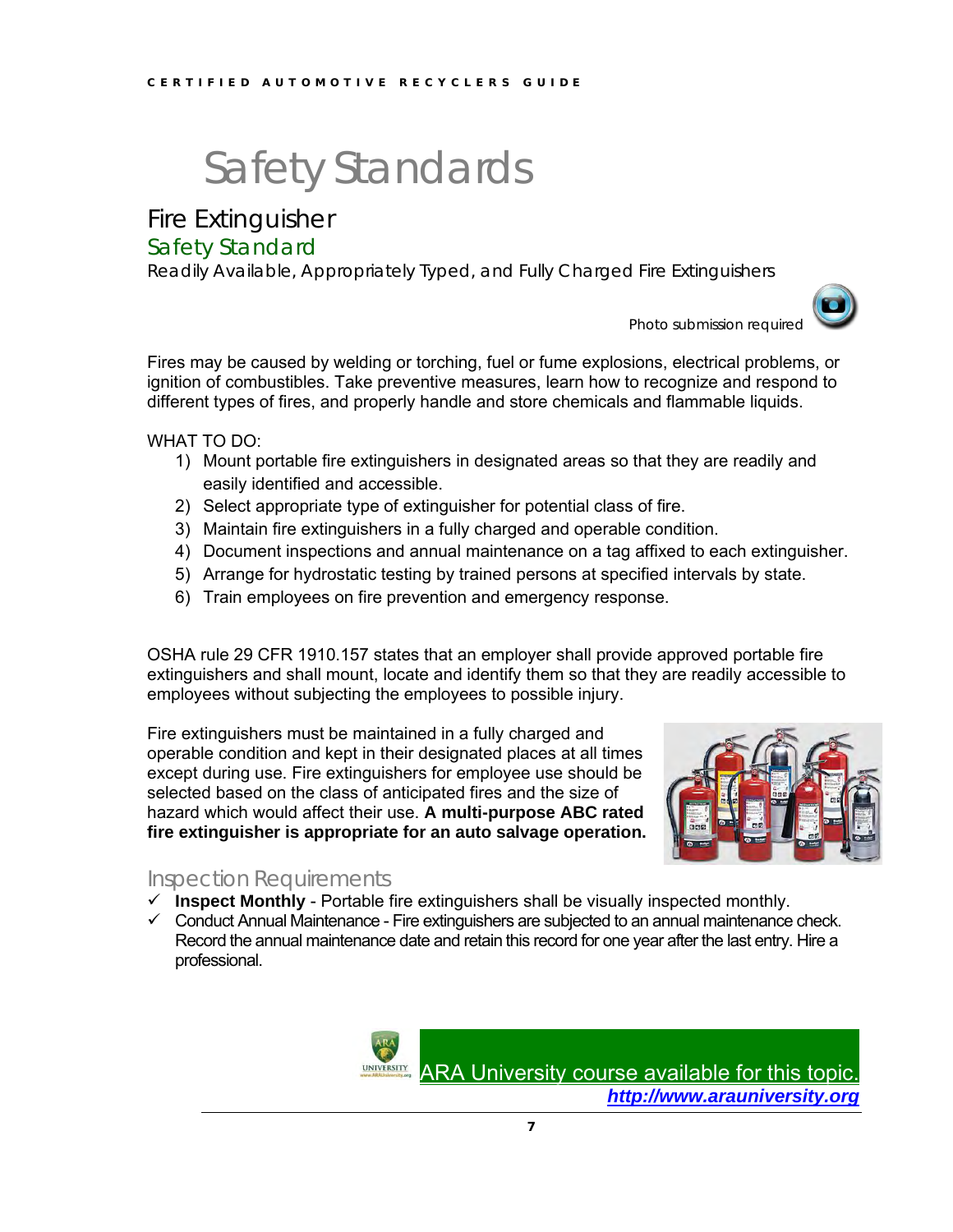## First Aid Kit Safety Standard

A properly stocked first aid kit that is in close proximity to the dismantling areas, and is adequately sized for the number of employees in that area.



Photo submission required

A first aid kit allows trained workers to respond to a minor injury or illness, and to provide temporary relief of a more serious injury until professional medical assistance is obtained.

Every salvage yard should maintain a first aid kit on-site at the facility in the event of a medical emergency. A well-stocked First Aid Kit can complement other safety equipment such as the eye wash station and personal protective equipment. Together these supplies can protect employees.

OSHA First Aid Kits and supplies are required to be readily available per 29CFR1910.151.b (Medical Services and First Aid). OSHA does not have a minimum requirement, but references ANSI Z308.1-2003 *Minimum Requirements for Workplace First Aid Kits*. According to the ANSI document, a basic workplace first aid kit should include the following:

WHAT TO DO:

- 1) Keep one or more first aid kits clean, dry, and readily available to workers.
- 2) Notify the workers of the locations of the first aid kits.
- 3) Keep the first aid kits well-stocked to treat common industrial injuries (bumps and abrasions, cuts, burns, strains and sprains, and eye injuries).
- 4) Train each employee on first aid kit use.



OSHA recommendations do not include an automated external defibrillator (AED), but current emergency cardiac care guidelines from the American Heart Association recommend AEDs in most public places.

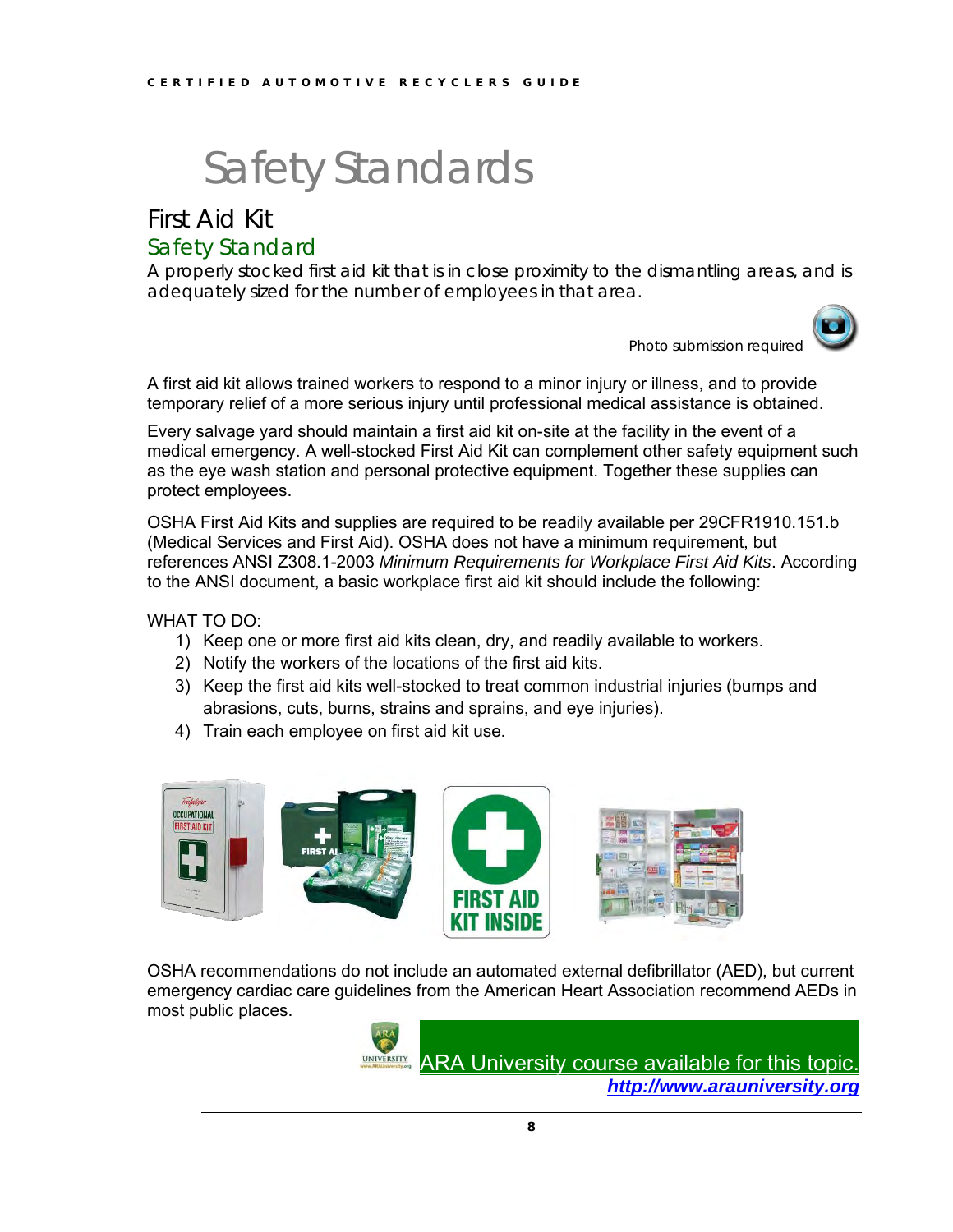## Lock Out Tag Out (LOTO)

### Safety Standard

Lock Out Tag Out Program is in place that includes employee training to remove power source from equipment prior to repair or maintenance.

Photo submission required

**Lockout-Tagout (LOTO)** is a safety procedure used in industry to ensure that dangerous machines are properly shut off and not started up again prior to the completion of maintenance or service work.

It requires that hazardous power sources be "isolated and rendered inoperative" before any repair procedure is started. "LOTO" works in conjunction with a *lock* usually locking the device or the power source with a hasp, and placing it in such a position that no power sources can be turned on. The procedure requires that a *tag* be affixed to the locked device indicating that it should not be turned on.

WHAT TO DO:

- 1) Implement a Lock Out Tag Out (LOTO) Program that trains employee when to "isolated and rendered inoperative" the power source to equipment during maintenance and repair procedure.
- 2) Stock Lock Out Tag Out (LOTO) supplies such as tags and hasp locks.
- 3) Utilize the program and the supplies to protect employees.



**Lockout-Tagout (LOTO)** is a safety procedure used in industry to ensure that dangerous machines are properly shut off and not started up again prior to the completion of maintenance or servicing work. Proper LOTO procedures protect workers from unexpected electrical surges, moving parts, and other crushing, slicing, puncturing threats.

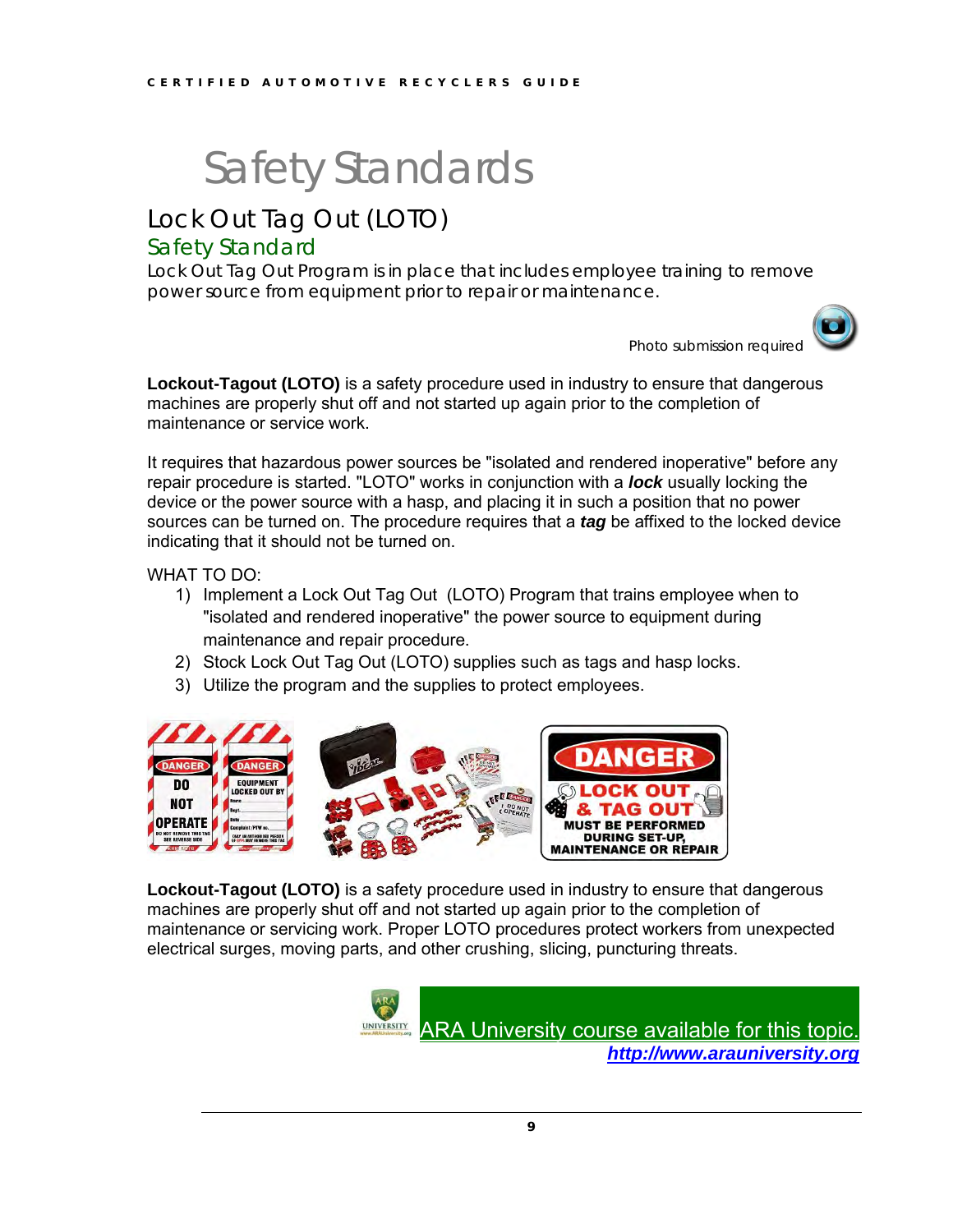## Hoist Inspection Safety Standard

Hoists are inspected on a regular basis such as monthly for frequent use hoist and upon use for infrequently used hoist Inspections are logged monthly and annually with inspection tag affixed to the automotive lift.

The OSHA Standard encompasses all types of lifts including automotive lifts and under hung chain hoists and sets the frequency of inspection based on usage and provides the regulatory framework for inspections of all lift devices.

#### Inspection stickers and/or logs should be posted.

The real value of an overhead hoist and automotive lift inspection is increased safety and awareness of maintenance issues that could contribute to unnecessary shutdowns by creating a more safe work environment for operators.

**Daily inspection** – Non-recorded visual inspection meant to be a pre-operational check to detect discrepancies that are obvious to the naked eye.

**Monthly Inspection** – Recorded visual examinations by the operator or other designated required as follows:

**Normal Service** – Monthly **Heavy Service** – Weekly to **Monthly Severe Service – Daily to Weekly** 



**Annual Inspection** – Recorded stringent inspection of the equipment by a designated competent employee or a service provider to detect defects, broken or worn parts, and any maintenance required.

WHAT TO DO:

- 1) Inspect hoist monthly for defects and wear & tear.
- 2) Log inspections and keep records.
- 3) Adhere an inspection tag at least annually to inspected hoists and automotive lifts.

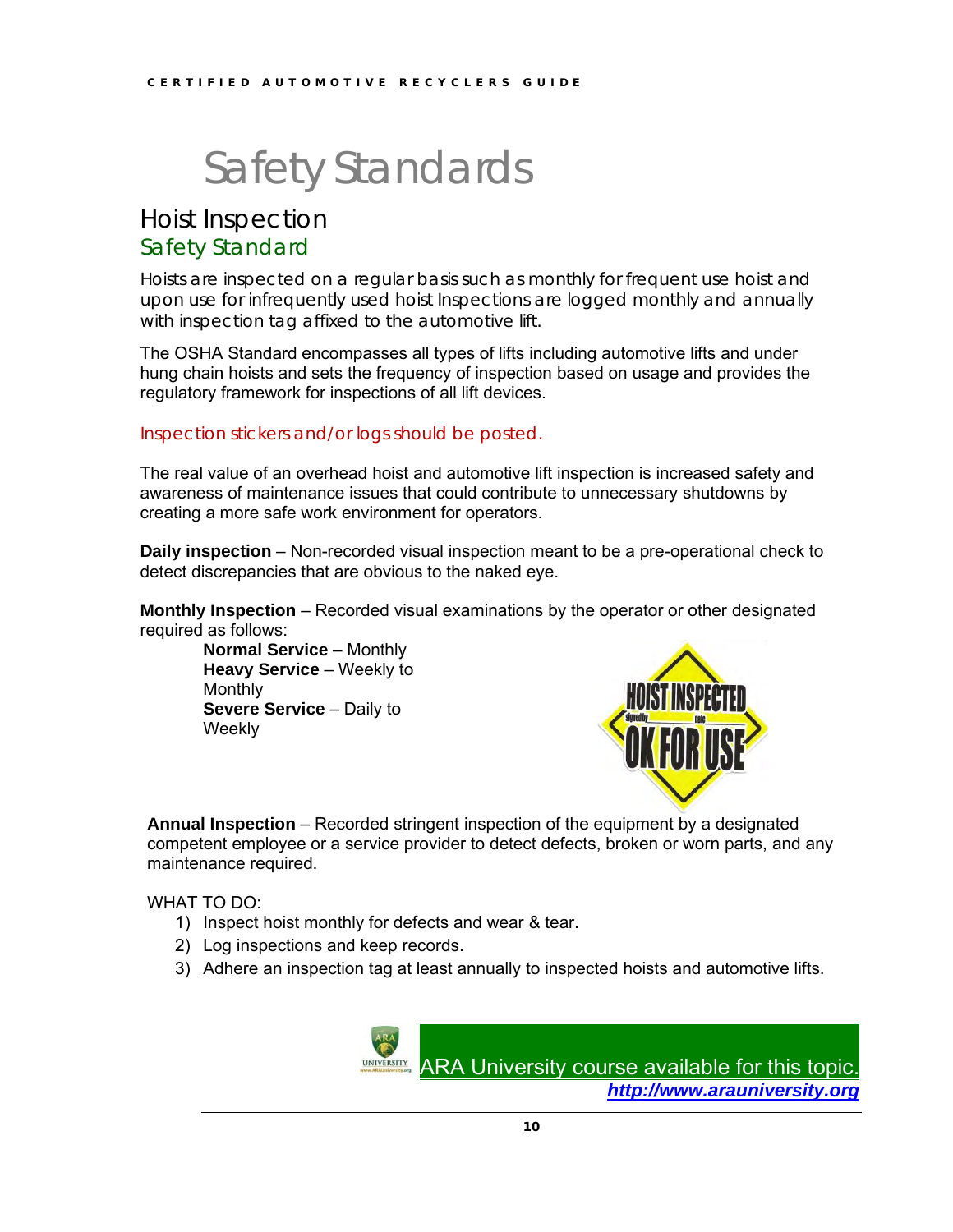## Cutting Torch Protocol

### Safety Standard

Administer and sign the ARA Torch-use Education & Orientation Protocol prior to an employee's use of a cutting torch.



### Torch-use education and orientation for an Auto Recycling Facility

The ARA (Automotive Recyclers Association) CAR (Certified Auto Recycler) program suggests that the gas cutting torch is a tool that should have limited use and that any use should be monitored and restricted to employees that have been properly trained. All safety protocols must be in place prior to the use of any gas cutting torch.

Facility management and every employee that uses the gas cutting torch should review this document. Further training may be required or advisable based upon jurisdiction or property and casualty insurance carrier requirements or suggestions.

A cutting torch is a tool that if not properly used, can lead to explosion, fire, flash burns, skin burns, eye injury and even loss of life. Some insurance companies have changed their insurance policies so that property damage and loss caused by the use of a cutting torch would lead to steeply increased deductibles in the event of a claim.

WHAT TO DO:

- 1) Retain a signed and dated copy of this and any other training programs in the employee files prior to use of a gas cutting torch.
- 2) Conduct and log cutting torch safety awareness for all employees at least once annually.

The Cutting Torch Protocol is available for download on the ARA Certification webpage at <https://aracertification.com/>

Retain a signed and dated copy of this and any other training programs in the employee files prior to use of a gas cutting torch.

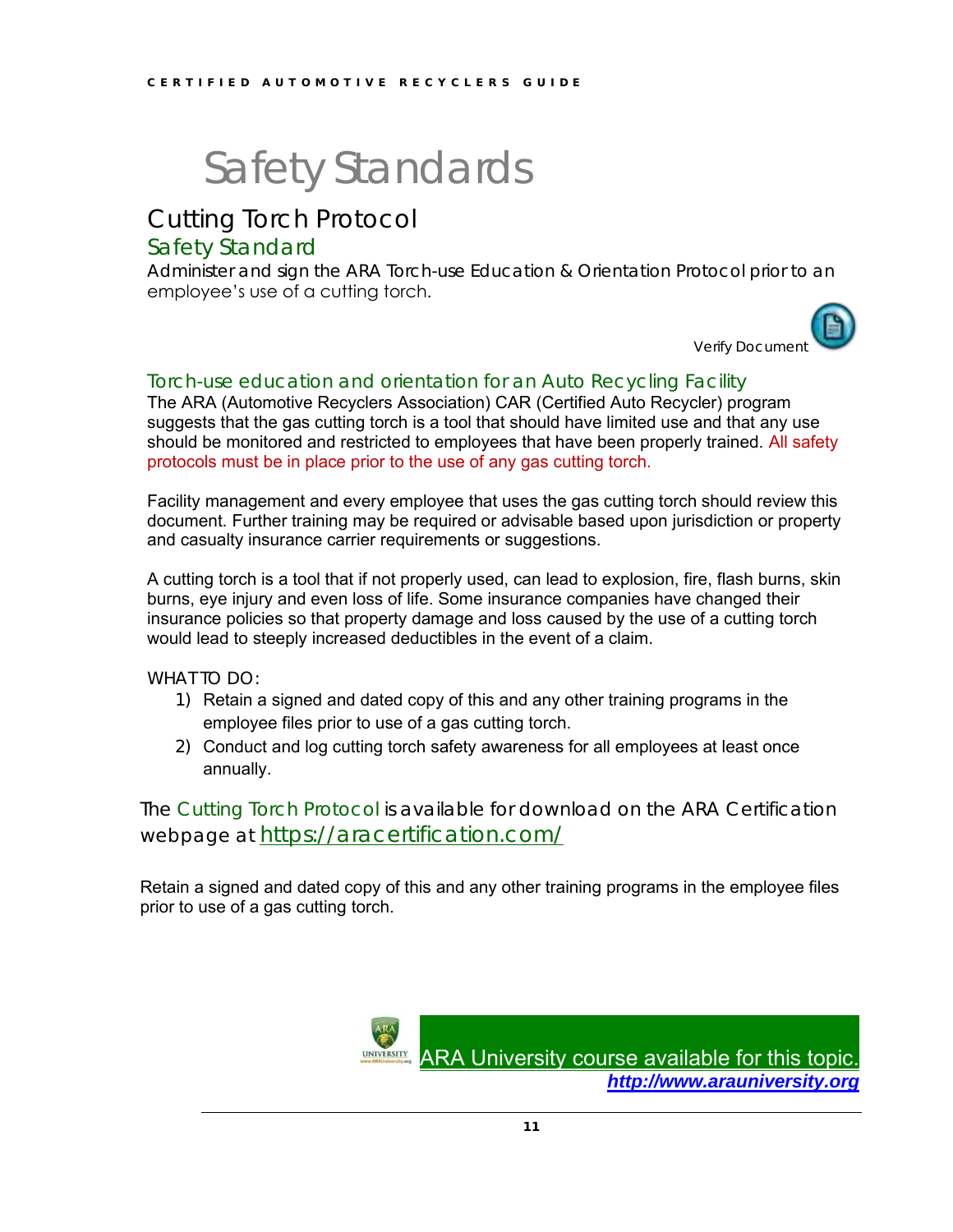## Conduct Employee Training

## Here are some facts you need to know

- Flame temperature can be in excess of 6000 degrees Fahrenheit.
- A misdirected flame, excess heat, or sparks that come near combustible material may cause instant fire, explosion *or a delayed, unattended fire or explosion.*
- Equipment must be inspected for proper operation. Damaged tips, valves, tanks, regulators, hoses or torch bodies could lead to injuries or devastation related to fire or explosion.
- Pressures must be properly regulated, due to the possibility of an explosion or serious injury.
- Fire and explosion resulting in property damage or injury can occur when the torch comes in contact with hidden dangers such as compressed gas in shock absorbers, exotic materials, hidden fuel lines, hidden insulation or sound deadeners, batteries, and other flammables.

## (BMP's) Best Management Practices for Safe Use

- The best practice is to eliminate the use of the torches completely. The next best option is to severely limit their use. With modern air tools and rechargeable electric tools, torch use can be virtually eliminated. Many facilities around the country have eliminated their use.
- Limit access to torch equipment by locking it up, allowing access only by approval of a supervisor, and only allow use to a properly orientated employee.
- If the torch must be used, move the vehicle or part to be cut into a "clear zone" that is away from combustibles and safety hazards.
- If the torch must be used, all vehicles located in the work area must have the gas tank removed and placed away from the work area. Any fuel spills must be properly cleaned. Confirm floor or soil is dry and free of debris and flammable materials. Many fires are the result of the fuel igniting after the tank has been removed from the vehicle, but not cleared from the "clear zone". Confirm all flammables are removed from the cutting path or near it. Do not take any chances. Sparks from cutting activities can fly up to 35 feet; confirm your zone is clear to that size. REMOVE ALL FLAMABLE INTERIOR AND INSULATION COMPONENTS.
- OSHA eye and face protection standard, 29 CFR 1910.133, requires the use of eye and face protection whenever workers may be exposed to hazards such as flying objects, molten metal, liquid chemicals, acids, or caustic liquids, chemical gases or vapors, or potentially injurious light radiation. Eye protection must conform to the American National Standards Institute (ANSI) Standard Z87.1 - 1989.
- Wear non-flammable gloves and make sure that clothing is worn in such a manner that sparks or slag cannot enter shirts, ignite flammable clothing, burn skin, or get trapped in loose or baggy clothing.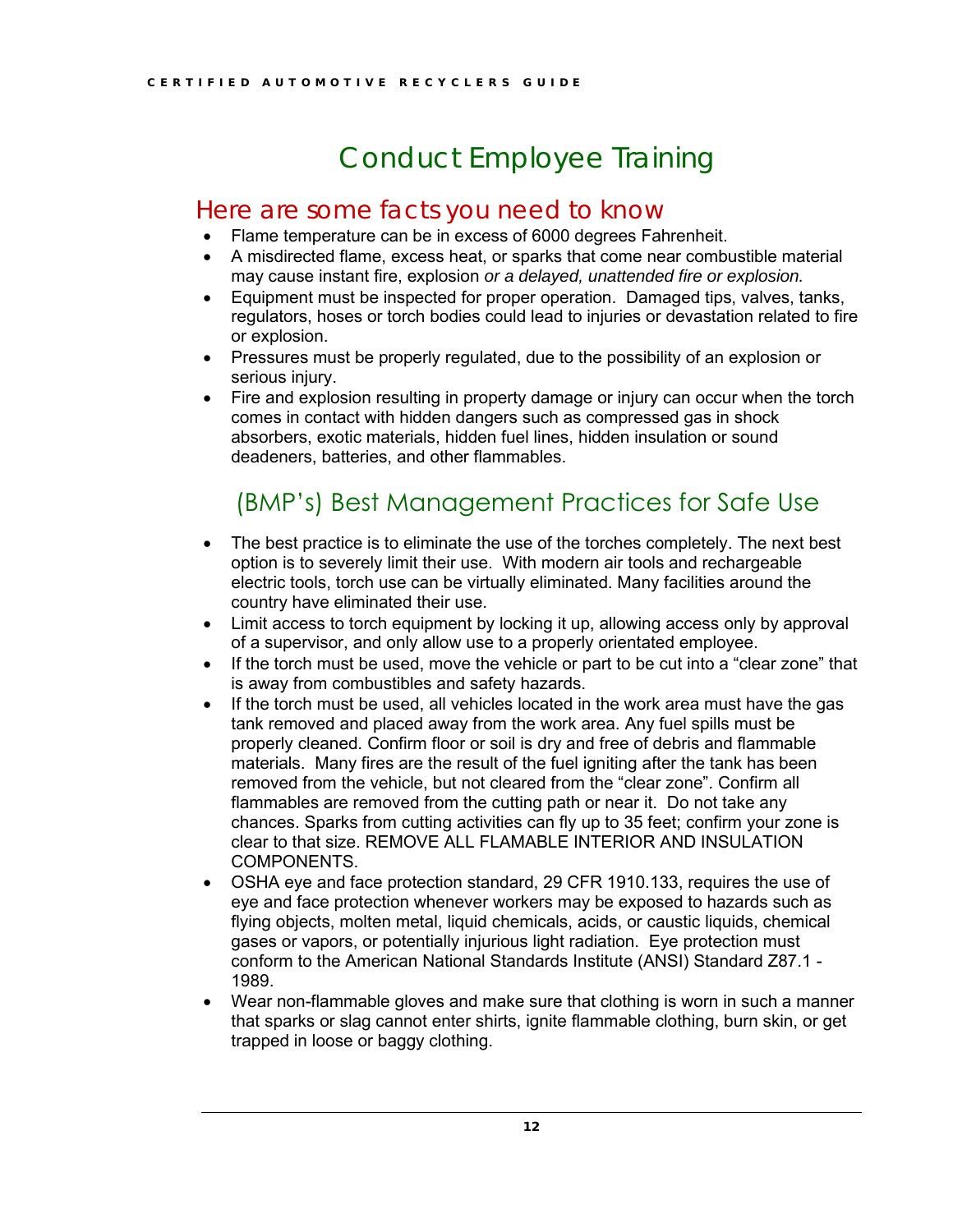- A second employee should observe and be on "FIRE WATCH" during all cutting activities. Fire watch must be continued for at least 30 minutes after the cutting has been completed. Do not do any cutting at the end of the day, when no employees will be around to observe the area. After hours fires are usually the result of a smoldering area that ignites into a fire when no one is there to contain it.
- Know and understand the type and use of each fire extinguisher. Have the proper class of fire extinguisher on hand in the instance a flame or spark comes in contact with flammable materials while using the gas cutting torch. Have the proper fire extinguishers at your immediate access during all cutting operations. A further safeguard is the use of rechargeable water extinguishers or garden sprayers that can be used to wet the grounds around the cut area. Water provides an affordable solution for fighting the small fires that can occur with paper and grass that may become ignited.
- The cutting torch is not a hammer. The tip should be free of restriction and properly formed. A damaged tip can lead to improper temperatures and flow that will result in dangerous results and "spitting" of hot molten metal. If your tip is not in good condition, do not use the torch until it is cleaned or replaced.
- Ensure the area is properly ventilated. Ideally, cutting and welding should be conducted outside. Improper ventilation can lead to an oxygen depleted atmosphere, which can lead to suffocation, while an oxygen rich environment is a severe risk for accelerated fire or explosion.
- Do not use acetylene at operating pressures above 15 psig (103kPa). This is the maximum working pressure currently permitted by federal regulations.
- Do not handle oxygen regulators, oxygen cylinders, valves or any other equipment with oily or greasy hands or gloves. Oxygen reacts with oil and grease in a manner that could easily result in a fire or explosion.
- Do not use the oxygen to blow dirt off clothing. The fabric can become saturated with oxygen and ignited by spark, flames, or cigarettes.
- Do not empty an oxygen cylinder below 25 psig-50 psig (172 kPa-345 kPa). When pressure is below this level, the cylinder will lose its positive pressure allowing dangerous contamination to occur.
- Do not smoke when oxygen or fuel gases are present.
- Perform inspections before every use. Look for cracked or damaged hoses and damaged regulators, valves or tips. Look for any contamination with oil or grease. If any damage is reported, do not use the equipment until it is in proper working order.
- Back off the pressure adjusting screw of the regulator to release spring force before opening the cylinder valve.
- Open the cylinder valves very slowly. Opening oxygen valves quickly could result in a violent reaction if contaminants are present.
- You must purge hose lines individually before lighting the torch with the proper flint type device. (Do not use a lighter or matches!) This purge will assure that no oxyfuel gas mixture is present in the hoses, which could cause an explosion or fire when the torch is janited.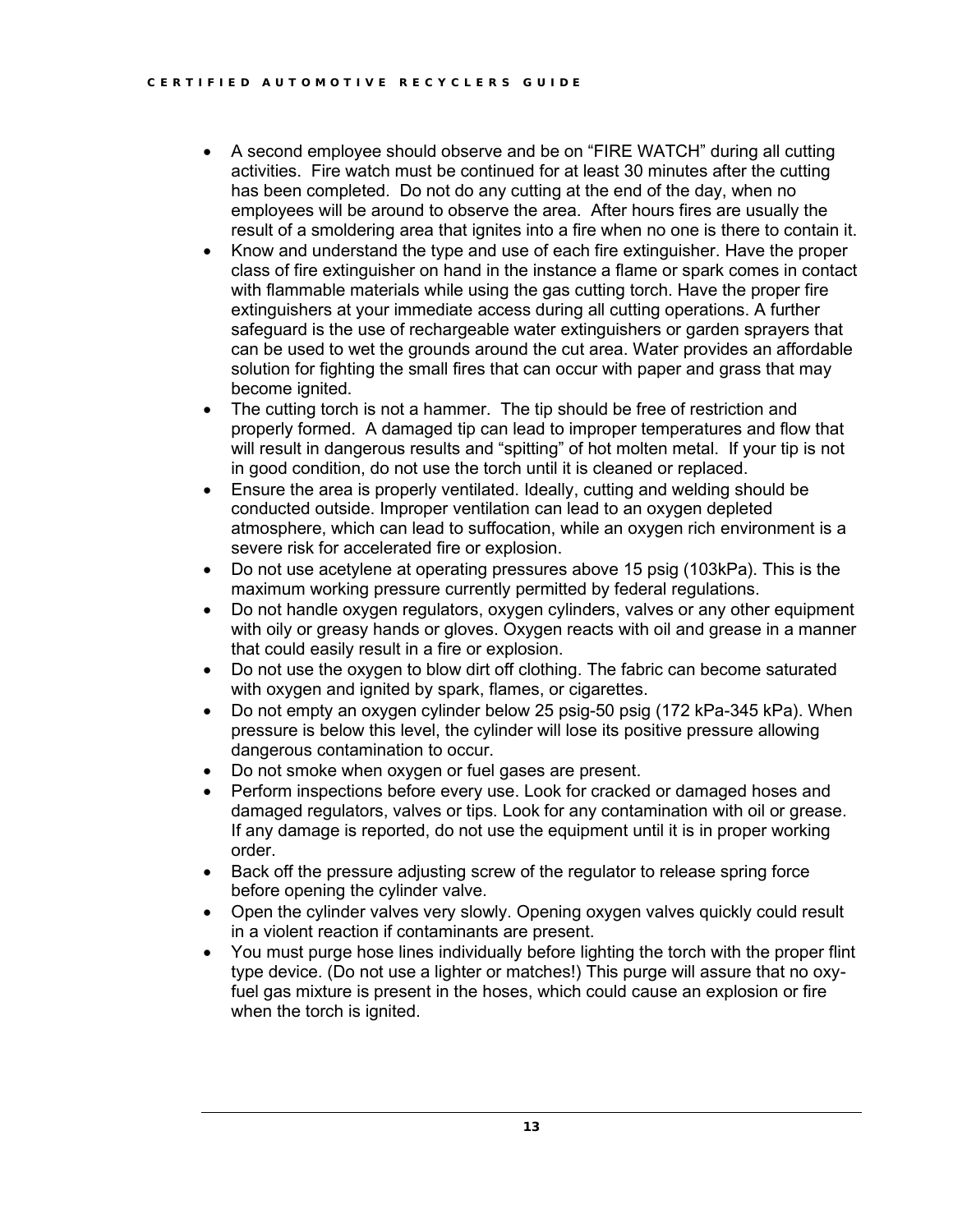Both the Occupations Safety and Health Administration (OSHA - 29CFR 1910.252(a) Fire Prevention and Protection Basic Precautions) and the National Fire Protection Association (NFPA - 51B Standard for Fire Prevention During Welding, Cutting, and Other Hot Work) have established specific requirements for conducting cutting operations (or other "hot" work).

Both standards hold management and supervisors responsible for conducting overall safe cutting operations, providing fire protection equipment, and authorizing hot work.

The goal of this document and training is to make the cutting tool the tool of last resort.

If the torch is used, follow proper guidelines. If proper guidelines are not followed, death, serious injury or devastating property damage could result.

*Supervisor, Owner or Manager:* I have explained this document and ensured the employee has taken the time to read it.

 $\mathcal{L}_\text{max}$  , and the set of the set of the set of the set of the set of the set of the set of the set of the set of the set of the set of the set of the set of the set of the set of the set of the set of the set of the

 $\frac{1}{2}$  , and the set of the set of the set of the set of the set of the set of the set of the set of the set of the set of the set of the set of the set of the set of the set of the set of the set of the set of the set

 $\frac{1}{2}$  , and the set of the set of the set of the set of the set of the set of the set of the set of the set of the set of the set of the set of the set of the set of the set of the set of the set of the set of the set

**Signature** 

Print  $\mathcal{L}_\text{max}$  , and the set of the set of the set of the set of the set of the set of the set of the set of the set of the set of the set of the set of the set of the set of the set of the set of the set of the set of the

Date

*Employee:* I have taken adequate time to read this document. I have been provided proper hands-on training by supervisors, owners or managers and have had the opportunity to ask questions. I feel confident in my abilities to properly execute safe cutting operations.

*\_\_\_\_\_\_\_\_\_\_\_\_\_\_\_\_\_\_\_*\_\_\_\_\_\_\_\_\_\_\_\_\_\_\_\_\_\_\_\_\_\_\_\_\_\_\_\_\_\_\_\_\_\_\_\_\_\_\_\_\_

**Signature** 

**Print** 

 $\mathcal{L}_\text{max}$  , which is a set of the set of the set of the set of the set of the set of the set of the set of the set of the set of the set of the set of the set of the set of the set of the set of the set of the set of Date

> A copy of this documentation should be retained in the employee's personnel file, and one copy should be given to the employee for his records.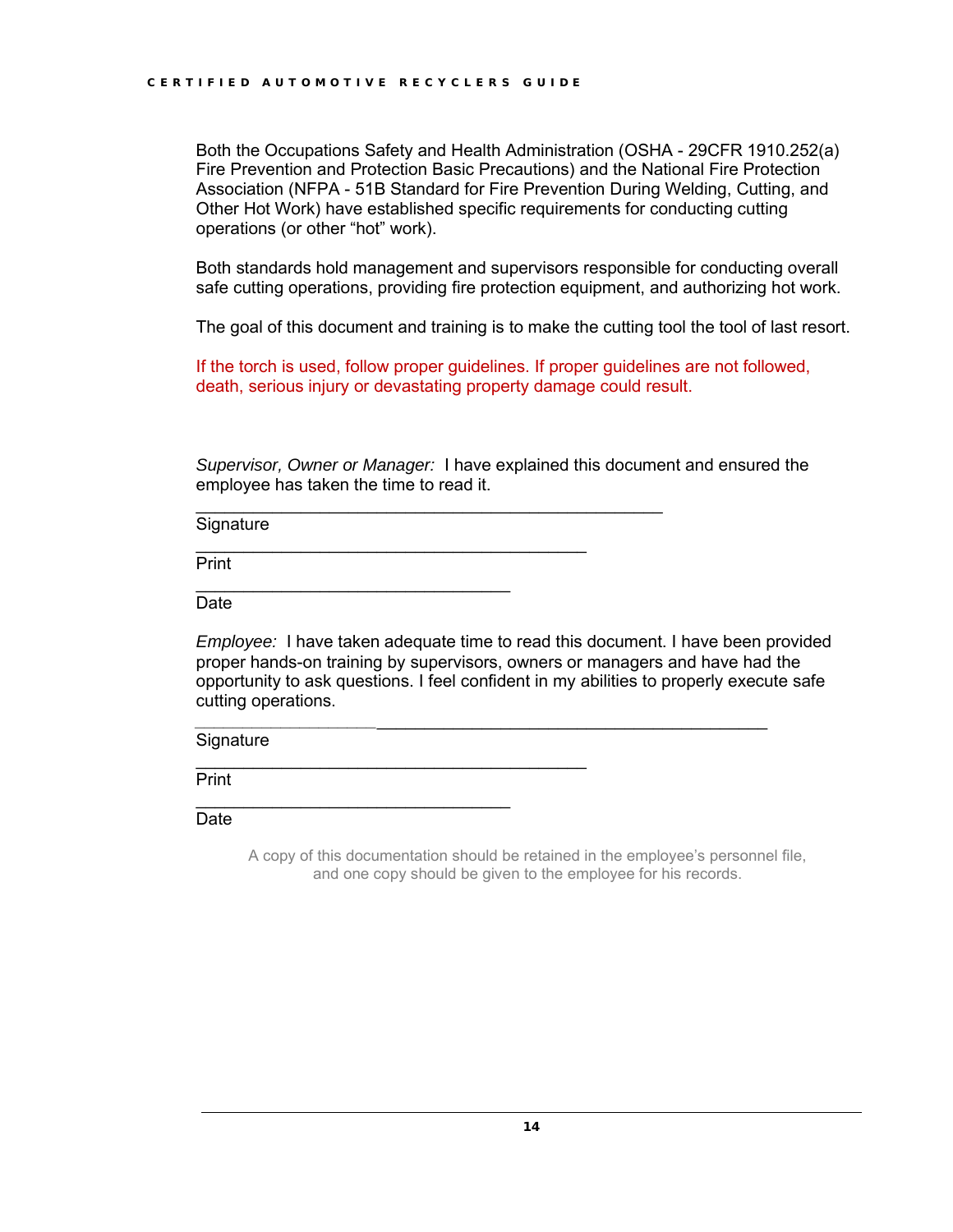## Spill Clean Up Kit Safety Standard & Environmental Standard

Adequately sized Spill kit(s) are available in close proximity to the chemical storage areas and/or fluid evacuation and dismantling bays.



Photo submission required

Every salvage yard should maintain a spill cleanup kit on-site at the facility in the event of an emergency spill. Spills have a few issues with which to be concerned.

First is the protection of employees (and customers) if the spill contains hazardous material. To accomplish this task the appropriate type of spill cleanup kit must be selected from the myriad of choices available.

The second issue is to make sure that employees are trained on the use and locations of all spill cleanup kits. Simple to do as long as you do it, it's called TRAINING.

Finally, if the quantity of material spilled is sizeable or made of acutely hazardous chemicals the spill must be reported to the regulatory agency. In some instances, an emergency response team will be discharged. These types of spill are infrequent at a well-equipped salvage yard.



#### WHAT TO DO:

- 1) Maintain a spill kit(s) that contains appropriate absorbents and/or containment devices to handle the type and amount of fluids that could be released.
- 2) Place the labeled spill kit(s) where fluids are used or stored.
- 3) Provide and document training to appropriate workers on how to properly manage fluids, prevent spills and leaks, respond and clean up a spill, and dispose of used absorbents.
- 4) Train each employee on spill cleanup.

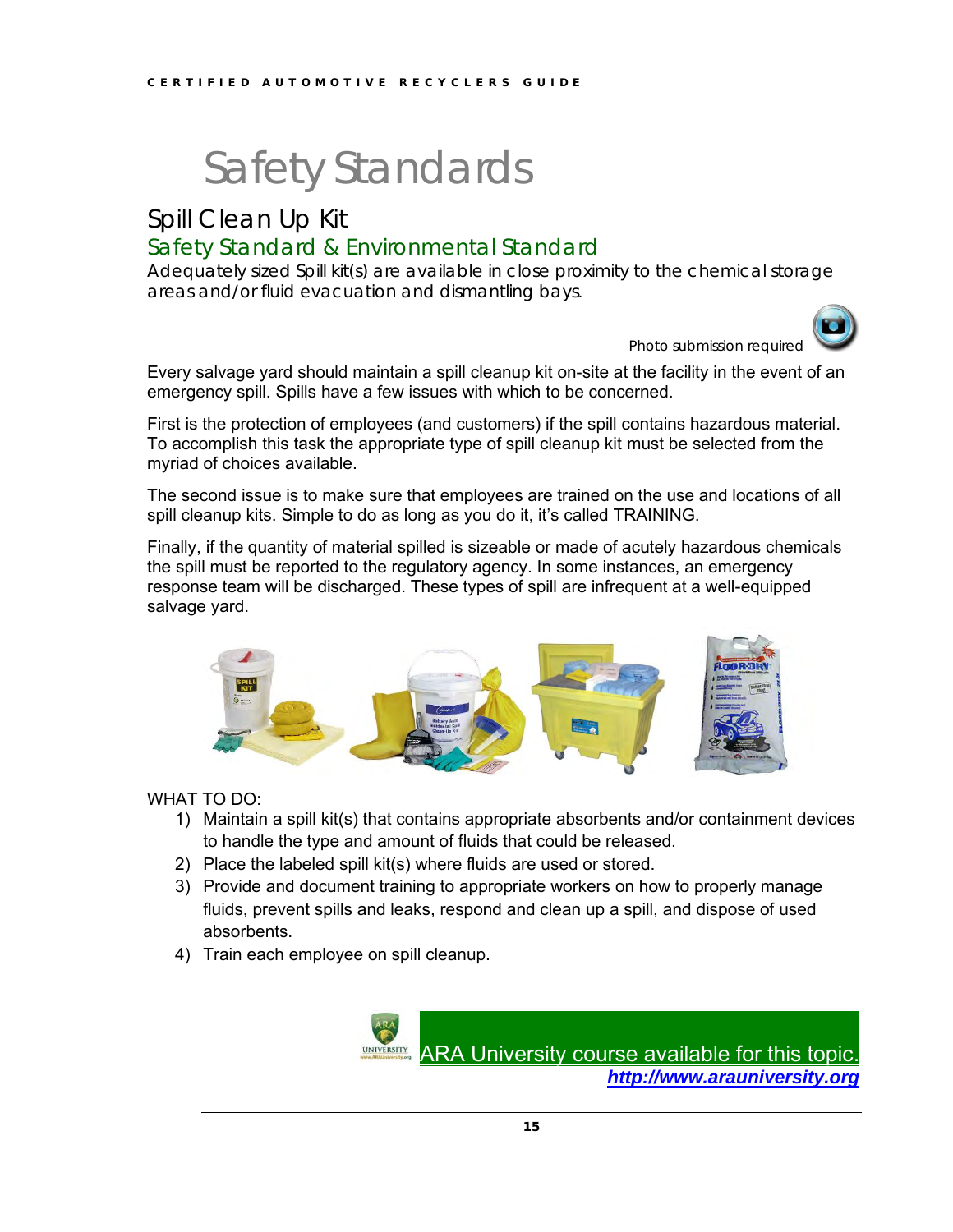## OSHA 300 Log

## Safety Standard

Documentation of compliance with OSHA 300 Log Reporting for Employee Injury and Illness incidents and summary logs.



OSHA requires certain employers to electronically submit injury and illness data that they are already required to record on their onsite OSHA Injury and Illness 300 forms.

*Analysis of this data will enable OSHA to use its enforcement and compliance assistance resources more efficiently. Some of the data will also be posted to the OSHA website. OSHA believes that public disclosure will encourage employers to improve workplace safety and provide valuable information to workers, job seekers, customers, researchers and the general public.*

Online reporting is subject to state program rules and systems in 26 states and territories. Incident reporting is also by industry type and/or company size. Auto Recycling is a stated industry type that requires reporting.

### Auto Recycling is a stated industry type that requires reporting.

### OSHA Summary 300A Log Reporting

Establishments with 250 or more employees and 20-249 employees in [certain high-risk](https://www.osha.gov/recordkeeping/NAICScodesforelectronicsubmission.html)  [industries,](https://www.osha.gov/recordkeeping/NAICScodesforelectronicsubmission.html) including auto and metal recycling, must submit information from their annual Form 300A by March 2. Facilities with fewer than 20 employees do not have to electronically submit the 300A Log. Both small and large sized facilities must POST the 300A Log in an employee accessible area from February 1st through April 30th each year. Facilities with less than 10 employees are NOT subject to the regulation.

It is not necessary to train employees on all new OSHA reporting requirements.

### Anti-retaliation Notification

The rule prohibits employers from discouraging workers from reporting an injury or illness. The rule requires employers to inform employees of their right to report work-related injuries and illnesses free from retaliation.

The Rule clarifies the existing implicit requirement that an employer's procedure for reporting work-related injuries and illnesses must be reasonable and not deter or discourage employees from reporting; and incorporates the existing prohibition on retaliating against employees for reporting work-related injuries or illnesses.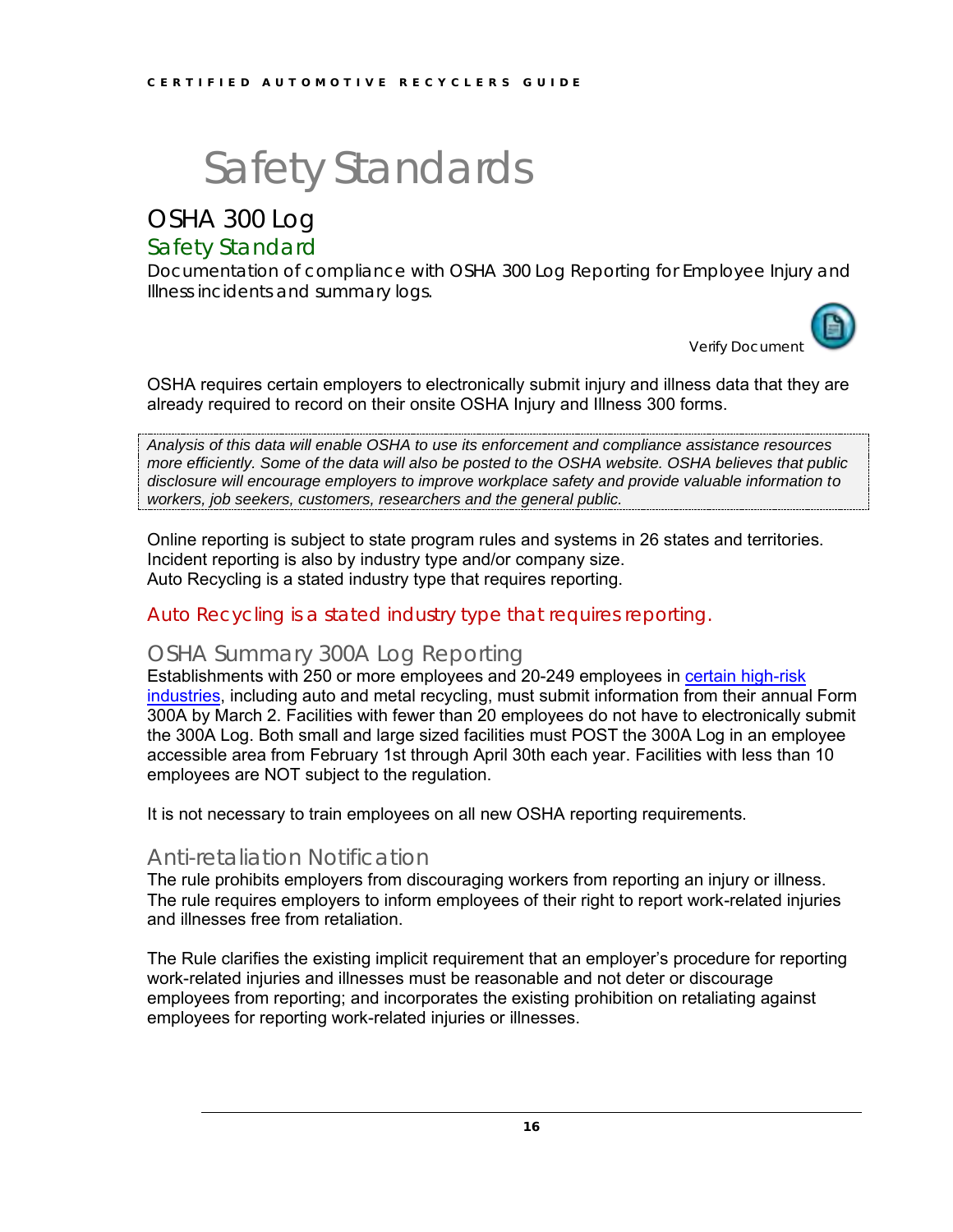

#### **INJURY AND HAZARD REPORTING DO'S AND DON'TS**

#### DO:

- Ask for help if you get hurt even if the injury is minor.
- Be on the constant lookout for all potential hazards.
- Think about the importance of safety, both on and off the job.

#### DON'T:

- Delay reporting an injury because you think you can "handle it yourself."
- Take shortcuts or engage in unsafe
- work habits that result in an injury. Forget to think about how an injury can

be prevented from occurring.

## **Workplace Safety is a Team Effort!**

New federal requirements take effect November 1, 2016 for more immediate reporting of workplace injury and illnesses. Employers now have a shorter timeframe in which to report injuries. Work-related injuries that require hospitalization must be reported in as little as 24 hours, so employees need to be prompt in making management aware of even minor injuries. Reporting potential hazards is also important to keep our workplace a safe one!

Under the Occupational Safety and Health Act of 1970, employers are responsible for providing safe and healthful workplaces for their employees. OSHA's role is to ensure these conditions for America's working men and women by setting and enforcing standards, and providing training, education and assistance. For more information, visit www.osha.gov.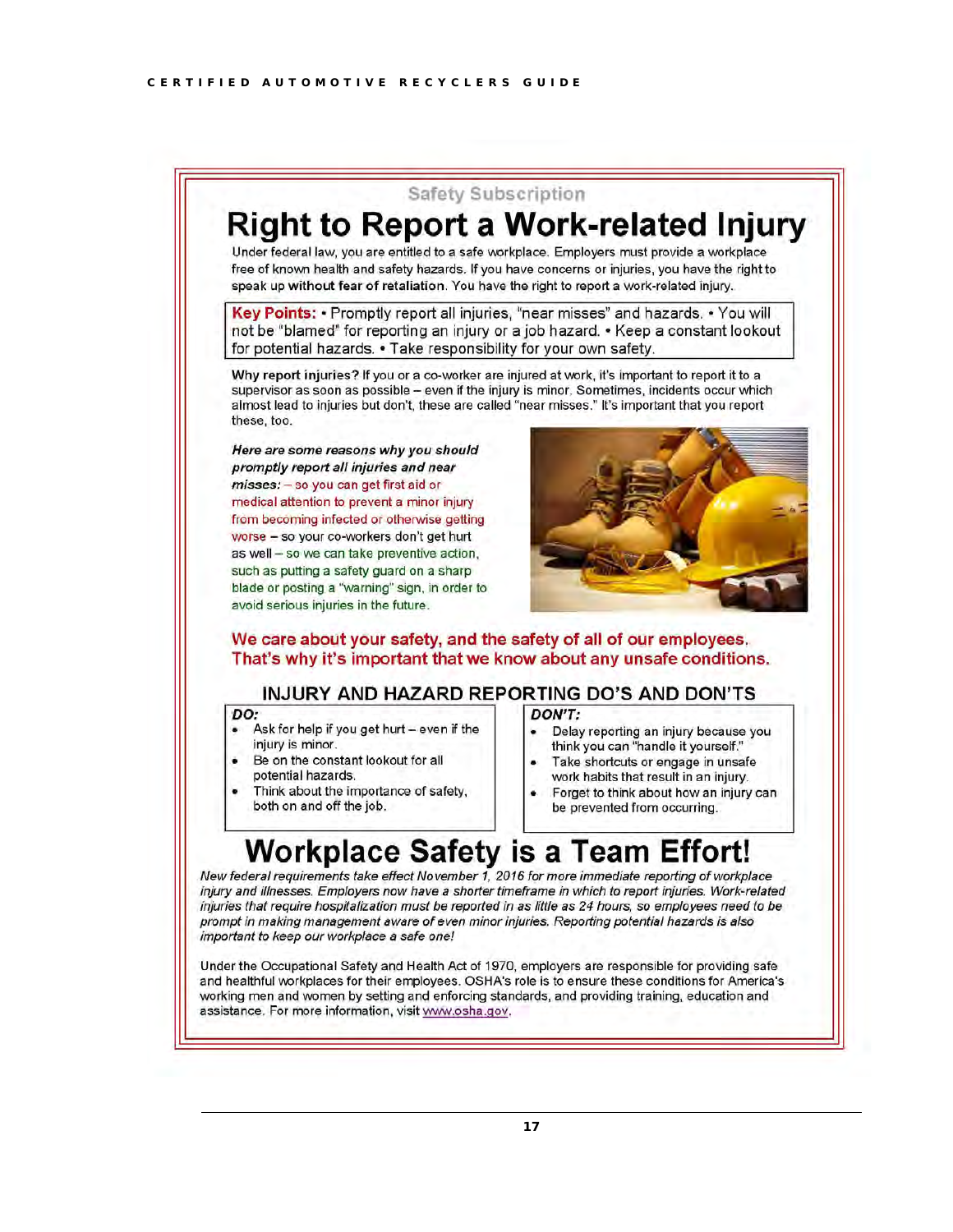## HazMat Shipping Certification

## Safety Standard

Documentation of appropriate DOT Training for Employees associated with the shipping of HazMat including Air Bags, Seatbelt Pretensioners and Lithium Ion batteries.



#### Why is safety important when packaging hazardous material for shipping?

A hazardous material (Haz Mat) means a substance or material, which is determined by the Secretary of Transportation to be capable of posing an unreasonable risk to health, safety, and property when transported. In automotive recycling the hazardous materials include:

- Air Bag Inflators: Consisting of a casing containing an igniter, a booster material, and a gas generate. An airbag inflator is a gas generator used to inflate an air bag in a supplemental restraint system in a motor vehicle.
- Air Bag Module: Consists of the air bag inflator plus an inflatable air bag assembly.
- Seat-belt Pre-tensioner: Contains similar hazardous materials and is used in the operation of a seat-belt restraining system in a motor vehicle.
- Lithium Ion Batteries from hybrid and electric vehicles.

WHAT TO DO:

- 1) Conduct certification training on the safe packaging and shipping of HazMAt including non-deployed air for all employees engaged in the operation of packing for shipping, certification must be renewed at least every three years.
- 2) Maintain records of Certification for employees.

**Haz Mat Shipping** 49 CFR 171 requires specific training material for the preparation and shipping of hazardous materials specifically Lithium ion batteries, airbags and seat belt pretensioners:

- ❑ Identify Hazardous Material
- ❑ Training, Shipper, Employee, Employer
- ❑ Preparing Haz Mat for Shipping
- ❑ Penalties for Non-compliance
- ❑ Testing for Certification



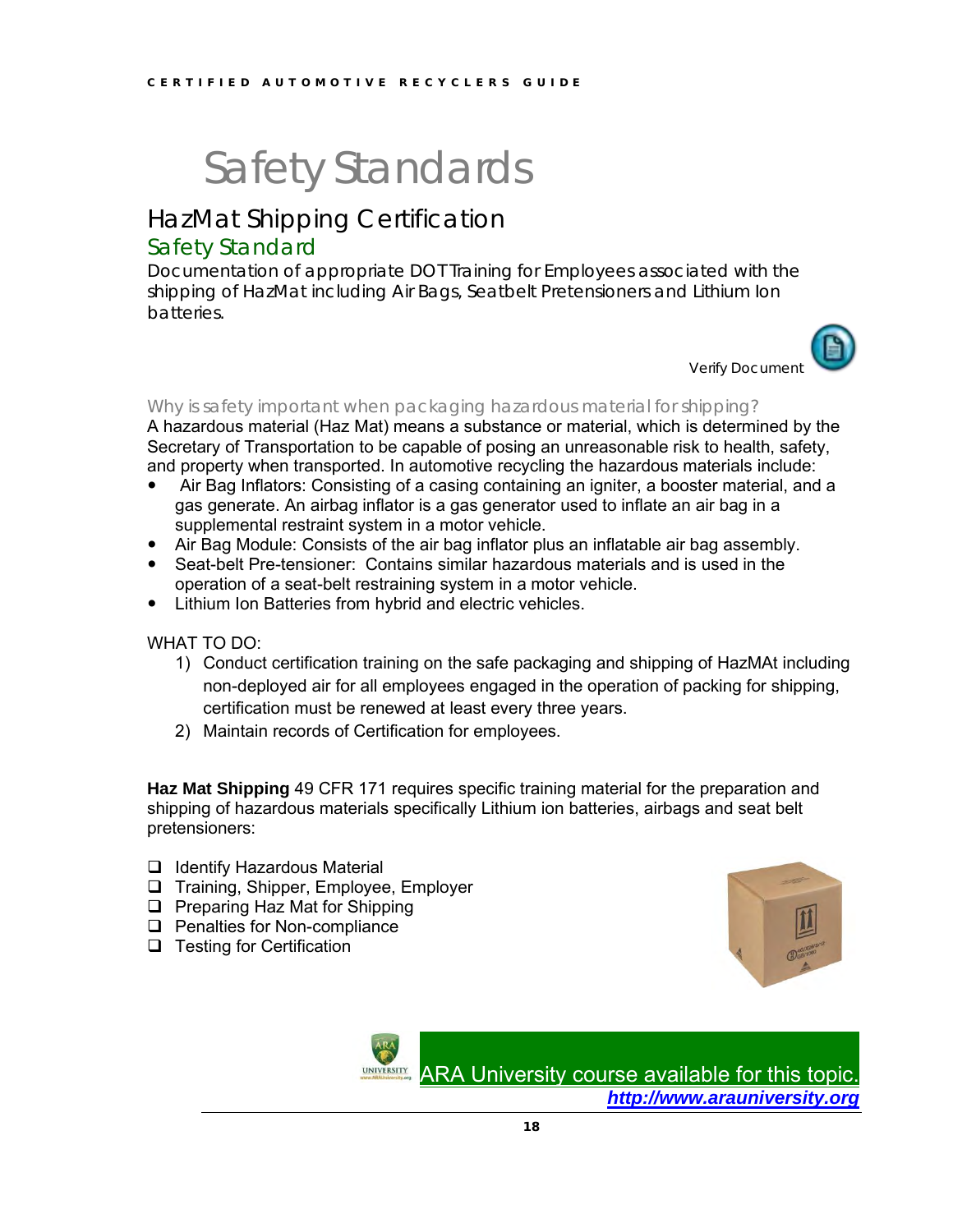## Fork Lift Certification

### Regulatory Standard

Documentation of appropriate Fork Lift Training for Employees.



### Why is safety important where forklifts are concerned?

The Bureau of Labor statistics estimates that approximately 90,000 forklift accidents occur annually that result in employee injuries, lost time or death. The four most common forkliftrelated deaths involve forklift overturns, workers on foot being struck by forklifts, workers being crushed by a forklift and drivers falling from forklifts.

#### It is estimated that inadequate training causes 20-25% of the accidents.

The OSHA rule mandates that Fork Lift Operators are certified in safe operating procedures and gain a full understanding of how a forklift, fork truck or heavy duty front-end loader equipped with forks for lifting works. Fork Lift Operators are requires to be certified in operation and awareness training at least every three (3) years.

#### WHAT TO DO:

- 1) Conduct certification training on forklift safety awareness for all employees who operate a fork lift. Certification must be renewed at least every three years.
- 2) Maintain records of Certification for employees.

#### **Forklift Operator Training**

According to 29 CFR 1910.178 powered industrial truck operators will receive training on the following topics:

- □ Authorized Operators
- □ Forklift Overview
- □ Differences between Forklifts and Autos
- □ Forklift Stability
- □ Pre-Inspection Procedures
- **D** Operation Procedures
- D Post Operations
- Maintenance
- □ Fueling/Recharging



[ARA University course available for this topic.](http://www.arauniversity.org/) *[http://www.arauniversity.org](http://www.arauniversity.org/)*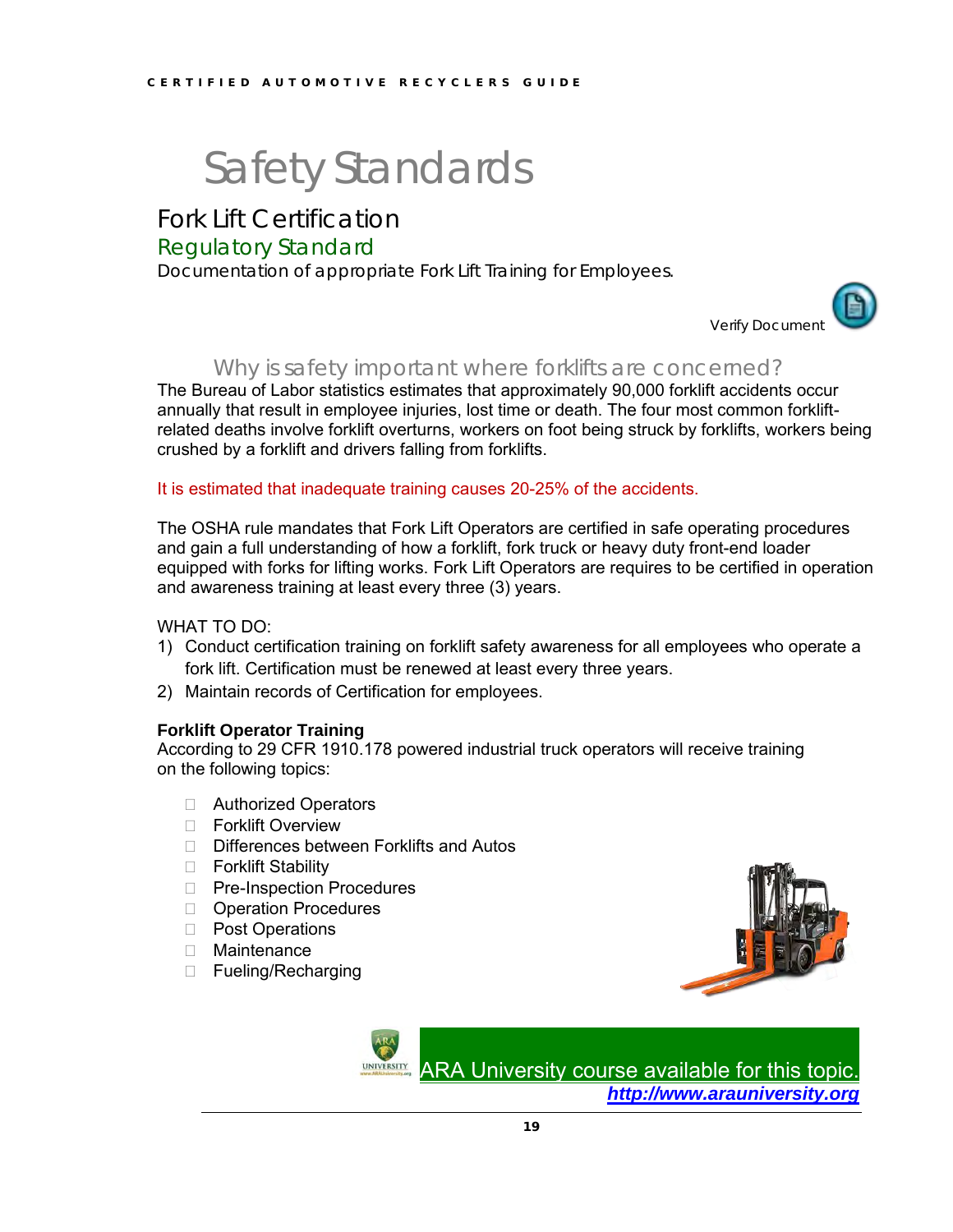## Self-Serve Safety Reminders Posted

## Safety Standard

Self Service facilities have posted safety reminders for customers.



Photo submission required

The Occupational Safety and Health Administration (OSHA) and state labor departments require safety posters to be displayed in businesses that are subject to OSHA reviews. Safety posters remind employees of precautions they need to take to remain safe in the workplace. In self-serve facilities safety posters can also remind technicians that are customers to conduct themselves in a safe manner too.







### Prevention

• Safety posters, when seen regularly, implant subconscious messages to practice safety measures and avoid accidents.

**Motivation** 

• Colorful, eye-catching posters can motivate automotive technicians, both customers and employees, to practice safety measures with inspiring messages.

Savings

• Safety posters can help to prevent costly injuries and insurance claims.

### **Disclosure**

• Safety posters may protect employers from liability because technicians cannot say they were not warned of certain hazards.

**Reminders** 

• Regular reminders of the safety procedures hanging on the wall will enhance technicians' awareness of the hazardous in the automotive industry.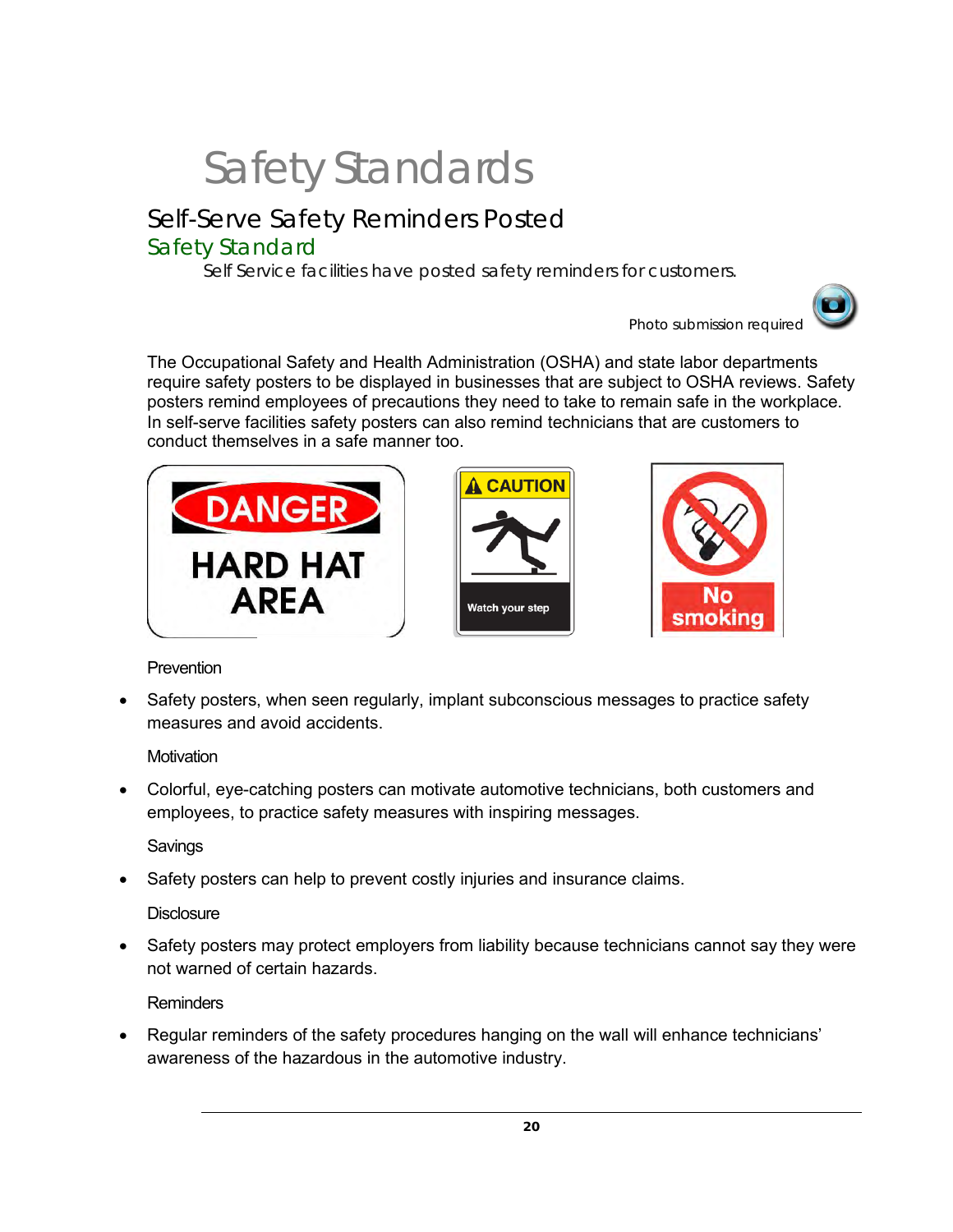## Electric Vehicles and Hybrid Electric Vehicle Safety Safety Standard

Facilities dismantling electric vehicles (EV) and hybrid electric vehicles (HEV) with system voltages in excess of 48 volts must have proper training and safety equipment available prior to processing vehicles.

## **The right tools are absolutely mandatory:**

- Class 0/1000 Volt GLOVES
- CAT III 1000 Volt digital multi meter (DMM)
- Safety Glasses with side shields
- Linesman type high voltage rescue hook



WHAT TO DO:

- 1) Train automotive technicians on the proper safety procedures for handling electric vehicles and hybrid electric vehicles.
- 2) Stock the necessary safety equipment to manage electric vehicles and hybrid electric vehicles.